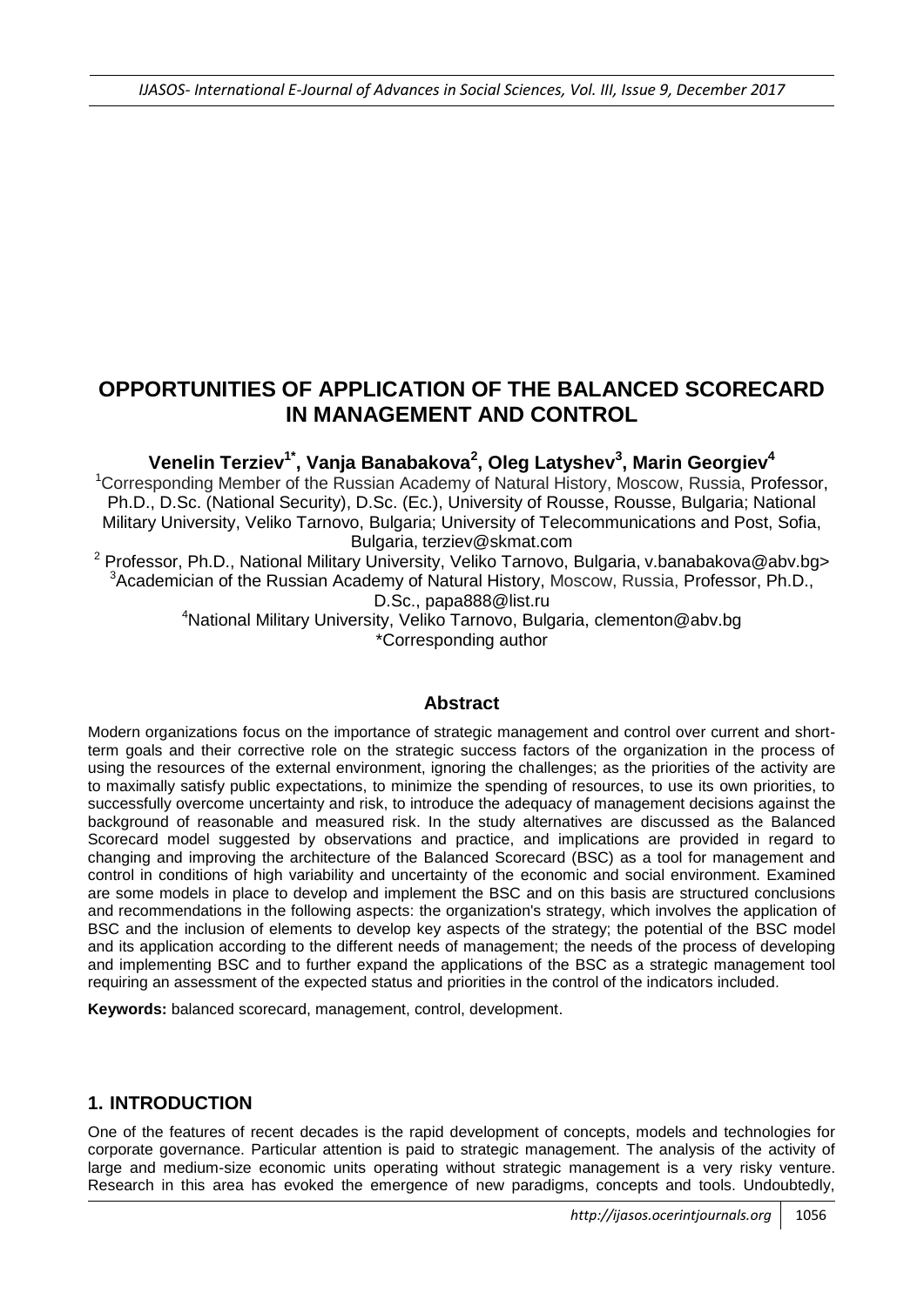assessment is a valuable management practice. One of the roles of measurement, especially in the form of balanced schemes, is to facilitate the verification of the course of action on events in the organization.

The starting point of the balance methods is the understanding that reliance on the financial indicators in the assessment of the achievement of the set goals in the organizations is incorrect. Adapting balance-toperformance analysis to new conditions, apart from paying attention to traditional measures, complements them with new indicators of expected status and development in the future. The basis for this type of analysis is the validation of the Balanced Scorecard (BSC) presented in the early 1990<sup>s</sup> (Kaplan, Norton, 1992, pp. 71-79).

The Balanced Scorecard (BSC) is a practical tool to help organizations implement their business strategy. Strategic objectives, criteria and action plans are formulated for each perspective. The continuous process of development of the balanced scorecard is focused on the reconciliation of those perspectives. The card directs the organization's efforts on the critical analysis of the future and its association with the content of the ideal.

The process of introducing BSC into the practice of each organization predisposes establishement and regulation by certain cycles and principles (Kaplan, Norton, 1993). Through the language of goals and incentives, a connection is created between all hierarchical levels of effective communication. BSC is distinguished by a logically bound and easy to understand architectonics for the essential expression of the adopted strategy. The emphasis in the overall analysis of the BSC model is on the logic of combining different criteria. It also has a retrospective character, because it illustrates the history of the organizational strategy.

The idea of looking at business from the viewpoint of a "card" is of considerable interest since the introduction of the model in 1992. The reason is that more and more managers find a need for more than mass-applied short-term reports, referring to the development of capabilities needed to the organization which will also be successful in the future, although these changes may deprive them of profits in the current year and lead to increased spending. This is the fundamental reason why companies need the balanced scorecard. This need is even more obvious for non-profit organizations, such as government agencies and non-governmental organizations, and it outlines other legitimate reasons why a balanced system is successful in the world of business and consulting services:

1. This is a timely idea. Outdated traditional measurement systems, as well as ever-increasing efforts to exist in ever-complicated conditions, provide great opportunities for the BSC.

2. BSC is extremely well-formulated and presented very extensively in a number of scientific journals and by leading consultants on scientific forums.

3. BSC looks simple but has a broad spectrum of nature. The advantage of this is that, at first glance, sufficient transparency and comprehensibility are found. Yet, in a more in-depth study of the concept itself, it becomes clear that the so-called "simplicity" is only apparent.

Prerequisites for validating the management model of a balanced scorecard can be addressed in several ways:

 The low efficiency and the one-sided direction of management control towards finance, and hence the deformation of the database when creating a strategy.

• The need to put into practice a wide-ranging model, measuring effectiveness, analyzing relations and registering trends and directions of strategic development.

 The reconciliation of financial and non-financial measures of activity - their role in the implementation of effective management and control at all levels.

Since 1992 until now, the interest in the balanced system of indicators has been steadily increasing. The concept provokes the improvement of many managers. In the BSC, performance criteria are combined with criteria that describe spent resources or activities, and this combination is an incentive, a peculiar driver of work. Well-constructed maps combine several perspectives and elements that are difficult to distinguish. They are tied to a system of goals and means. In this line of thought, it can be argued that the maps largely illustrate the business's ability to rely on assumptions about relationships between the individual coefficients and that these assumptions should be used to accomplish a particular task.

Contemporary requirements of business and social environment call for dynamic organizations with a high degree of autonomy for workers. Traditional financial control is not appropriate for this environment. Not only is the information it provides often obsolete and inaccurate to use as a basis for customer or product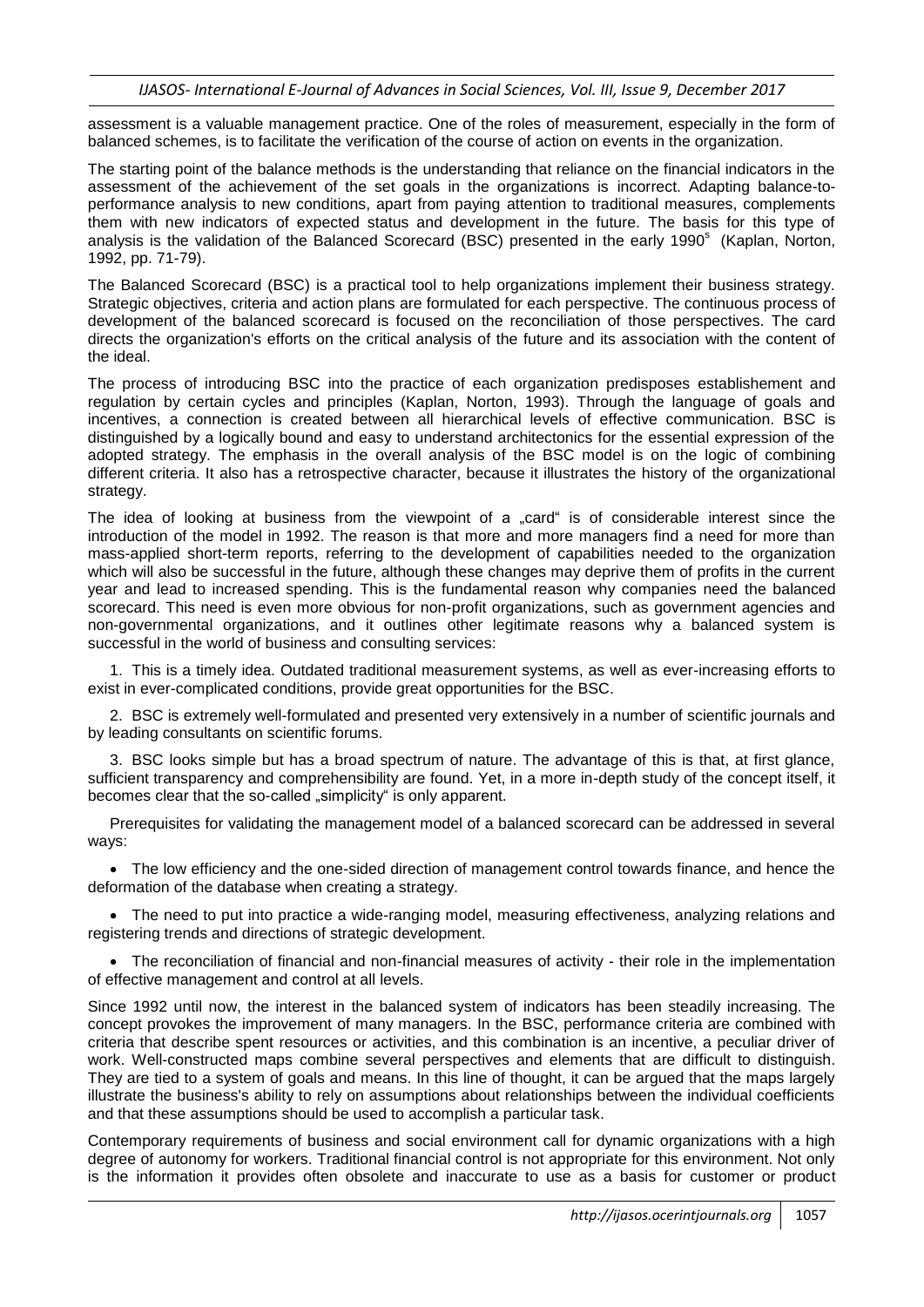solutions. In addition, autonomous employees need goals and initiatives other than usual, based on profit and return on investment, and are modeled on revenue accounting financial reporting. Other landmarks are needed to indicate a way that is compatible with the full foresight or the concept of the business. The whole organization must embrace the unity of strategy and business rules that are based on a consensus among the necessary priorities. For these reasons, the BSC as a system has its place and role. The concept is an assistant in the process of reaching a common view of the business environment in the company. It enriches the management and control toolkit and strengthens them in a strategic direction, rethinking their effectiveness and provoking their improvement in functional terms.

The term "BSC" includes not only the specific structure for the "card" itself but also the process of its use. Thus, the concept of the BSC is a component of a well-developed management and control system focused on a strategic perspective and critical response to traditional management and control. Here one can see the connection between Kaplan and Norton's original assumptions of controlling the BSC with similar assumptions and the idea of the company's intellectual capital. In the presence of BSC, financial responsibility and management have been replaced by the richer picture of reality. Not that the monetary criteria have become less important, but also in this connection it is necessary to form a balance in the transition from financial to strategic management of the activity of the organizational activity (Терзиев, Стоянов, Марин Георгиев 2017, ст. 236-241; Terziev, Stoyanov, Georgiev, 2017a, pp. 26-31; Terziev, Stoyanov, Georgiev, 2017b, pp. 62-66; Terziev, Stoyanov, Georgiev, 2017c, pp.76-80; Терзиев, Стоянов, 2017a, ст. 76-81; Терзиев, Стоянов, 2017b, ст. 63-71).

# **2. EVOLUTION OF THE CONCEPT OF THE BALANCED SCORECARD**

There is а growing criticism of traditional management and control as only justified on financial criteria. The reason for this is that conditions today differ from the conditions at the time when the understanding of the meaning of traditional management and control was established. The strategy that underpins the processes that meet the customer's needs is incompatible with short-term thinking, the result of focusing solely on the financial criteria.

Critical views on classical control are being formed as it generates certain management deficits because:

1. Provides misleading information in making decisions. The basis for decision-making in a company is generated by information on costs, revenue and profitability. Traditional financial criteria show the results of past activities. Such information may result in an action incompatible with the strategic objectives [3].

2. Does not take into account the requirements of today's organization and strategy. Focus on monetary criteria forces companies to ignore less tangible nonfinancial criteria such as product quality, customer satisfaction, delivery times, flexibility, time to develop a new product and a higher level of workers' knowhow. Criteria used record false signals about enterprise performance and profitability.

3. Encourages short-term thinking and sub-optimization. Financial control does not imply long-term thinking. It can lead to cutbacks in research and development, return to obsolete training methods, weak motivation and initiative programs, and delays in investment plans. So the main problem is "sub-optimization" over time, and the challenge is to strike a balance between short and long-term work.

4. Management based on financial criteria diminishes the role of control. The structure of management and control systems is determined by the need for financial accounting on external information. The company's shareholders are constantly asking for information about the business's performance so they can be compared with alternative investment opportunities. Only financial criteria do not provide reliable and accurate information about business development (Johnson, Kaplan, 1987).

5. Generates misleading information on cost allocation and investment control. The traditional basis for cost allocation - distribution of indirect costs based on direct costs - is obsolete. The relationship between direct and indirect costs has changed as a result of increased research and development costs, joint work rationalization of production, and so on. Mixed product subsidies make it difficult to assess the actual returns of each product. In addition, it is often not possible to assess the long-term development costs of a product. Costs should be allocated in a way different from the traditional method of standard additives.

6. Delivers abstract information to the employees. Another shortcoming of the financial criteria is that they do not mean anything to a large part of the organization, consisting of employees who do not find a link between their work and the figures in the different types of reports. The systems are too complicated and thus become an obstacle to the front line flexibility (Eccles, Pyburn, 1992, pp. 41-58).

7. The role of the business environment is ignored. Traditional systems built on financial criteria ignore the prospect of a client and a competitor and thus fail to warn us of the changes in the subject of the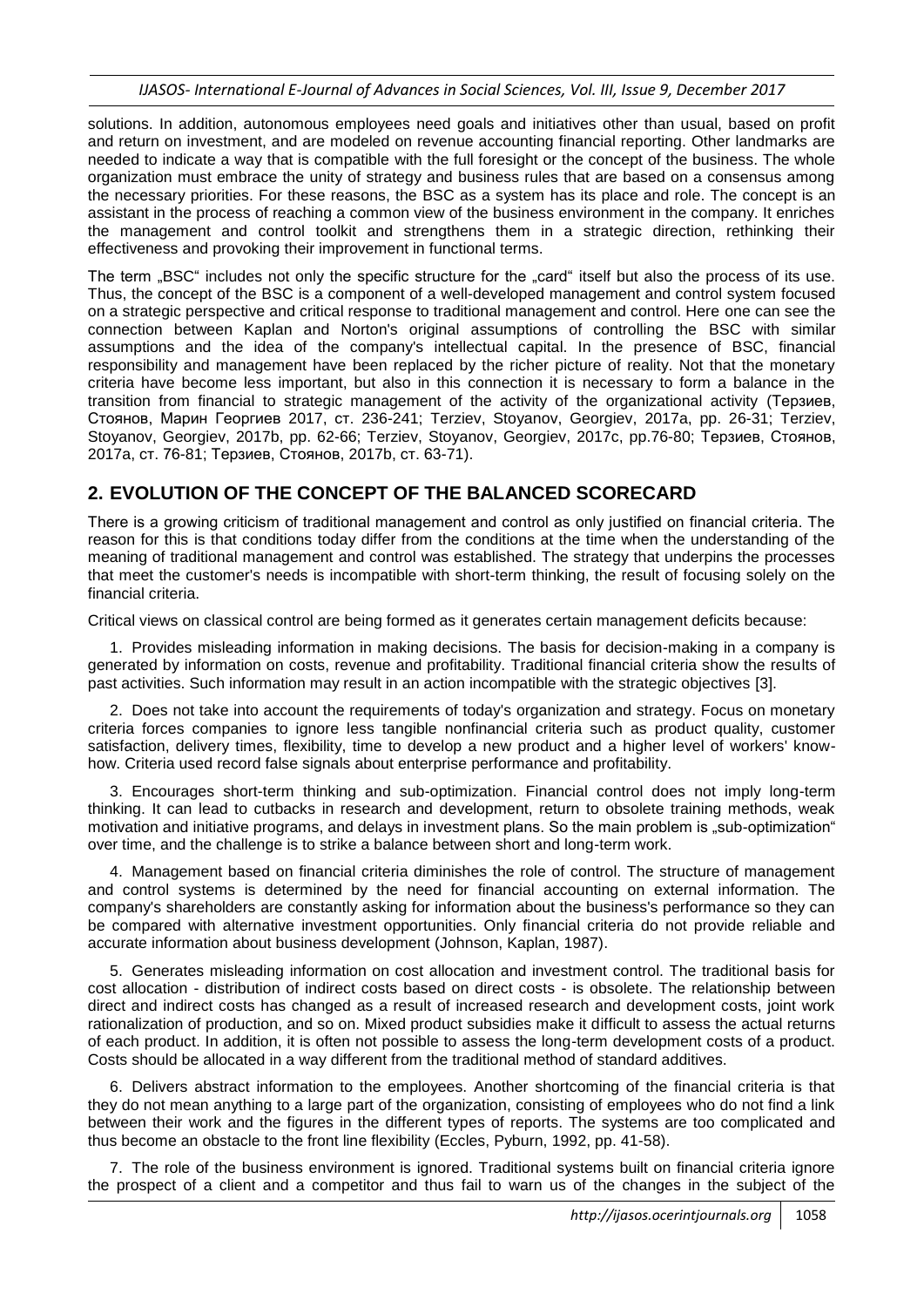company's activities and in industry: the financial key ratios of most control-management systems are directed more inward than outward. The criteria are used for comparisons with past periods based on internally generated standards. It is so much harder to compare the company with its competitors, though that information is as important as the company's performance to achieve its goals.

8. Opportunities of misleading information. Today's leaders are inclined to use information from monthly and quarterly reports - a factor that tilts the balance in favor of short-term investment decisions. In addition, this short-term perspective allows the manipulation of financial criteria so that financial key ratios may be misleading and unreliable for analytical and decision-making purposes (Eccles, Pyburn, 1992, pp. 41-58). It is precisely the dynamics of the balance between attitude and state that sets the agenda for solving the dilemma: a document or a process is the BSC model. When talking about the BSC it is considered that success should reflect the balance between several important elements of work, the reasonable balance between attitude and the state of developed and developing components [6] (Friedag, Schmidt, 1999). It is equally important that the BSC is shaped as a document of achieved and expected results. It is then an alternative way of visualizing the business plan.

In the early models, the BSC is considered as a value measurement method. In these cases, it is very difficult to look for serious reasons for the process to be linked to strategy management and control. At this early stage, the development of BSC is tied to concrete initiatives and events, planned and budgetary provision. There is mutual influence between the shape of the BSC and the entire planning process, in particular the budgeting process. It implies a balance between short and long-term planning and an opportunity to set the necessary strategic direction for the efforts of each member of the organization. The BSC often creates occasions for discussions that might not have taken place without it, but are important because of its use. Thus, a document is formally a BSC, but it also contains much more.

The idea goes far beyond just creating an evaluation system. Although there are many views on the BSC, too many other content is also included in this concept. Practice has shown that BSCs have different applications - from budget management to strategy management. They all have a common trait: their emergence in recent years is driven by the need to measure and manage both the efficiency of the activities of the organizations under consideration and far more complex processes such as the implementation of strategies. Underlying the concept of BSC is the idea of forming an innovation system to measure the activities of organizations.

At present, organizations and corporations operate in a new kind of economic environment based on knowledge where it is necessary to manage practically non-measurable activities such as innovation and human capital. Organizations themselves are aware of how new phenomena exist in the new kind of economy, such as people's knowledge, new technologies and software products, corporate culture that fosters innovation. It is reported that organizations do not have the right tools to successfully implement their new strategies and to successfully control them (Stoyanov, Tranev, 2016, pp. 298-304).

Based on the examined models of the BSC, the following conclusions could be drawn (Terziev, Stoyanov, 2015):

1. In the evolution of the BSC, several major development lines can be highlighted:

a. development of the BSC as a measurement tool and a tool for better reflection of the status and development of organizations:

b. development of the BSC as a measurement instrument in strategic management and as a control instrument;

c. development of the BSC as a measurement and management tool for the needs of the different levels of the organization.

2. The development of the BSC as a measurement tool marks different stages of its improvement, which are related primarily to the enrichment of the parameters included in it and to the study of the relations and the relationships between them. Based on the gradual understanding of the new success factors of organizations, the range of indicators included in the BSC is expanded and clarified and approaches and methods for measuring their meanings are developed and implemented. The centerpiece of this process is the increasing attention and ability of organizations to explore the relationships and relations between different indicators and to rank them according to their role in the strategy. As a result, at the beginning of the century, significant leadership in implementing the BSC achieved the necessary maturity of opportunities for operationalization of the strategy in indicator models.

3. As early as the first years of its promotion, the BSC began to be validated not only as a tool for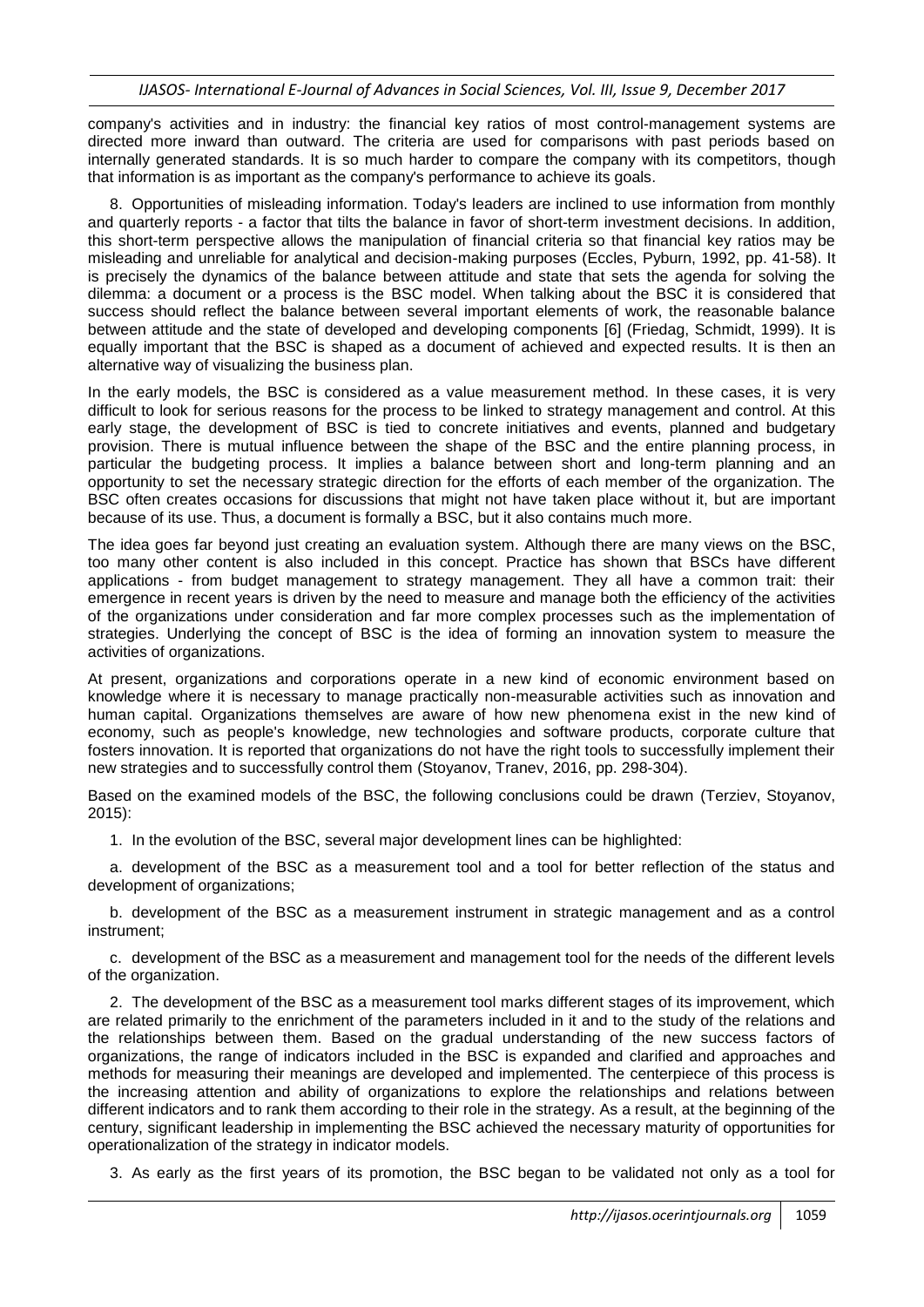measuring and modeling organizations but above all as a tool for modeling and implementing the strategy. Initially, the views in this regard are too general and represent the BSC as a strategic management tool. Gradually, emphasis has been placed on the role in controlling the implementation of the strategy, and in the last years, they have increasingly specified their role as a strategic control tool. The understanding that the card's purpose is to highlight the key controllable parameters in the strategy that has already been developed and to ensure that their meanings and implementation measures are targeted is becoming more conceived.

4. Achievements in the development and implementation of the BSC at the organization and enforcement level and as a tool for strategic control lead to the dissemination of this process in the structural units of the organization. The leading implementation organizations achieve the formation of a hierarchically built system of BSCs, including the individual level. This is how the BSC is fully validated as a tool for control and evaluation and a central factor in targeting efforts at all organizational levels to implement the strategy.

5. The evolution of the BSC in all directions has been stimulated and accelerated by the development and dissemination of computer-assisted management technologies that facilitate the use of the BSC. Information technology related to BSC implementation is not yet integrated organically into ERP systems, but in many cases they are successfully upgraded or run in parallel as a module of management information systems.

The BSC was originally designed to give managers structured information from performance criteria based on a combination of leading and delayed indicators. But from the moment of its introduction, BSC has gradually evolved from a tool for organizing criteria into a strategic control mechanism. It evolves both in its construction, in the process of creation and in use patterns. This evolution goes through three stages, reaching what is now called the third-generation BSC [8]. Third-generation BSC is a methodology for managing and evaluating the work of organizations on their way to achieving strategic goals. But years of practical experience and scientific work are needed to overcome the shortcomings of the original model, which is most often associated with the failure of the BSC to be an effective tool for corporate governance and control. Typical problems such as lack of ownership of management, monitoring only financial criteria, and the inability to force the management system to develop and improve are already addressed.

The ideas of the third-generation BSCs are based on the following key concepts of business management and strategic development control. The model weight is placed on the following items from the content of organizational management:

- *Cause:* Finding and developing the activities needed to reach key results and implement strategies.
- *Training:* Use feedback to find ways to improve and improve your work.

 *Ownership:* Use consensus to make everyone aware of what needs to be done and to engage fully in the process.

 *Communication:* providing clear and unambiguous information for goal disclosure and optimization of organizational activity.

A significant breakthrough during the evolution of BSC is the realization that the successful use of this tool is not only dependent on the use of proper methods for selecting the criteria included in it, but also by the fact that organizations are implementing the right management processes that enable it to be effectively used by managers. These statements provoke the development of the BSC as a management and control framework, which proves the hypotheses by taking them out of the following factors:

A pronounced wording for a "desirable state" or a strategic destination (positioning);

 Medium-term strategic objectives to be assessed, decomposed into activities and outcomes and, if necessary, standard prospects;

- Specific and clearly defined goals, interpreted on the basis of vision, mission and strategy;
- Priority initiatives relating to the structuring and implementation of strategic objectives;

 Analysis of expectations and organizational needs and on this basis formation of criteria for defining key characteristics, defined as a system of criteria.

The last-generation effective BSCs are those developed with the active involvement of the management team that will use them to manage the organization. Essential to success is the application of a technologically sound and appropriate creation process. The use of an "easy" process is recommended, according to which the management team itself defines the "content", which largely implies a positive and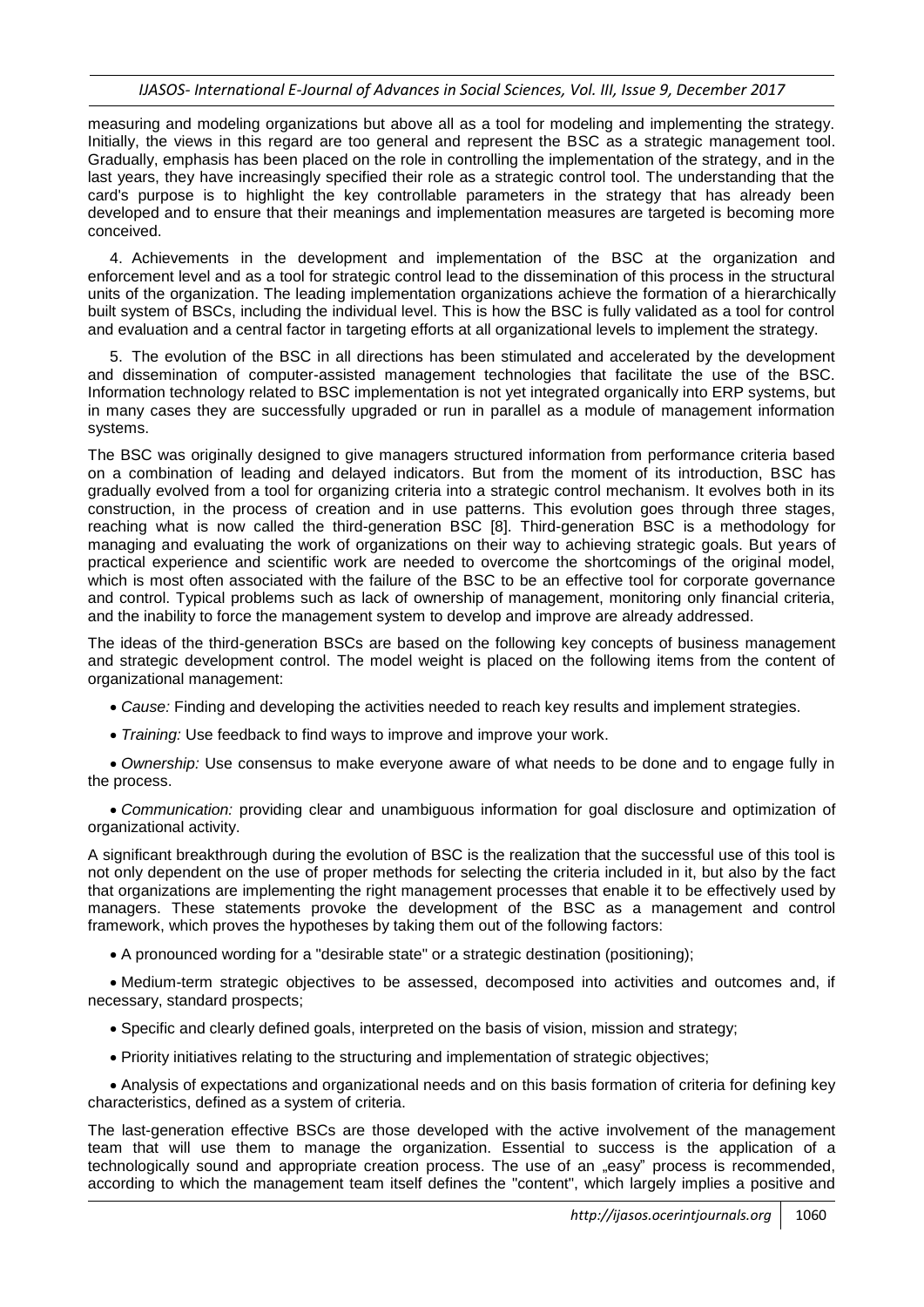timely outcome (Stoyanov, 2016b, pp. 23-26).

The analysis of the evolution of the concept of BSC and the evolution of the concept of strategic management and control clearly reveals similarities in terms of development trends and alternatives for improvement, which lead to the following implications:

*First.* The BSC model from a value-enhancing organizational performance tool is transformed into a tool for managing and controlling the strategy. In this way, it can be assumed that a kind of expression of the transition in managerial thinking is formed in terms of management control systems in which the financial burden is redirected towards strategic control. Improving the concept of strategic management and control and modeling of its model area has a significant impact in forming a model prototype related to the concept of BSC.

All three models of strategic control have a very strong influence on the first generation BSC. From the threestep model, the principle of linking the environment with the strategy-building process is borrowed. From the process model comes the trend that deepens the development processes of the organization, namely the organizational training as a form of development of the training organization. From the conceptual model, that the control can be realized through criteria and objectives, which are differentiated in the BSC as indicators, summarized in several main areas /perspectives. By examining these concepts and their development, it can be concluded that in the process of mutual influence they aim to improve.

The transition to the second generation of BSC resonates fundamentally and predominantly in the development of the model area of strategic control. The deepening of the strategic orientation on the BSC reveals the emergence of overlapping and generalizing indicators, which in the strategic management and control systems are defined as criteria for the rapid preliminary, respectively the subsequent, reverse control. Here, however, BSCs record a certain priority in the establishment of the strategic relations model.

*Second.* Developing the idea of the learning organization finds a particularly strong charge in reconciling strategic control concepts and BSC. Though strategic correction models have been marked and corrected by the feedback on the behavior of the organization under review, this process has recorded a deepening in BSCs. As the most organized form of feedback, corrective actions, if necessary, can take the form of seminars to discuss the recorded results and expected changes in organizational behavior. In this case, we can talk about a particular form of organizational self-improvement and training. This deepening trend brings about the creation of sustainable value by the organization, provoking the improvement of the methods of use and mobilization of its intangible assets - human capital, databases and information systems, sensitive high-quality processes, customer and trade relations, for the innovation and highly developed organizational culture. Perhaps this is the most significant evidence of the recent trend of shifting the focus from an economy based on tangible assets to an economy based on intangible assets, knowledge and service.

*Third.* As the most important moment in the process of analysis on the relationship between the concepts of strategic management and control and of BSC is their reconciliation and the formation of a qualitatively new model. Theories prevailing among the leaders of governance have not created a particularly serious and universal strategic framework. Strategic doctrines are centered on shareholder, customer management, process management, quality, key competencies, innovation, human resources, information technology, organizational structures and training. And while each of the above-mentioned strands is in itself extremely important, none of them provides a thorough and integrated approach to strategy development. Even the theory of M. Porter (Porter, 1996, pp. 44-78), based on positioning for a competitive advantage, does not provide a comprehensive vision of strategy. It is here that we can speak of a unified, consistent system of realization of management and control over the strategy that results from conceptual eclecticism and model consolidation. This new model, a new strategic framework, exposes in a new way the importance of strategic management and control, based on a system of indicators and a portfolio of perspectives linking efficiency and strategies, between short and long-term results, forming a unity between the present and the future.

These three implications suggest that in the management and consulting practice, the BSC is validated and improving as a tool for strategic management and control. At the last stage of the evolution of the concept, the indicators for measuring the performance of not only the organizational activity, but above all its strategy, are being revolutionized. Along with the imposition of strategic maps as a tool for effective management and precision control, the latest card designs are presented as a brilliant, accurate and holistic method to consolidate the most critical moments in the art of modern governance and the challenges of modern control.

#### **3. THE BALANCED SCORECARD- A PARTICULAR FORM OF MANAGEMENT THINKING AND CONTROL**

The Balanced Scorecard is a particular form of management thinking and control, implemented through a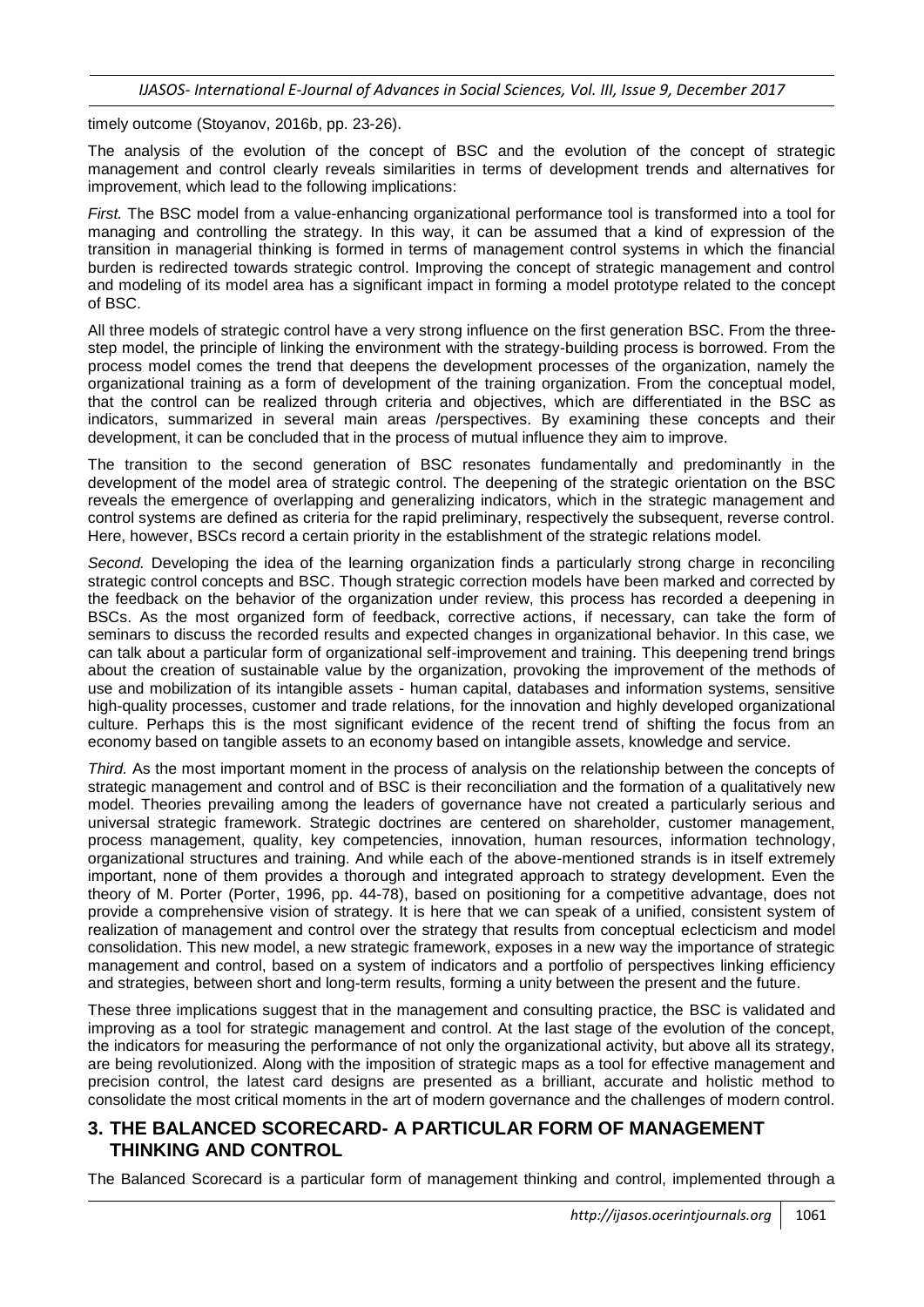series of actions. This individuality and uniqueness is predetermined by two components - on the one hand the uniqueness of each organization and its strategy, and on the other specific, specific solutions for management and controlling through certain initiatives and events.

Each organization sets out perspectives, timelines and indicators according to these characteristics when introducing the BSC as a management and a control tool:

1. Perspectives - due to the opportunity of covering different perspectives, analyzing and fixing their weight against strategic goals, emphasizing in this process the strategic success factors.

2. Timeframe - due to the opportunity of organizing the strategic actions in a concrete sequence, by putting strategic factors in time in the realization of the process.

3. Indicators - due to the opportunity of indicating and encompassing the logical and temporary interrelationships between the strategic factors, which are at the same time reconstructed as a complex of attention zones.

In its original form, the BSC model covers four main areas. The first includes finance - it consists of parameters such as: growth, yield, turnover, shareholder value, etc. The second concerns the users - in this segment are introduced measures that provide information about customer satisfaction. The third area concerns internal processes - identifying those processes that maximize added value. And the fourth area is tied to the continuous addition of knowledge and development to the organization.

Today's managers recognize the impact of the criteria on work and strategies. Resulting evaluation should be an integral part of the management process. The Balanced Scorecard gives the administrative staff a detailed structure that transforms the company's strategic goals into a clear set of benchmarks. It is more than an assessment exercise, it is a management system that can motivate serious improvements in such critical areas as product, process, customer and market development (Stoyanov, 2016c, pp.153-164).

The BSC gives the managers different perspectives from which to choose criteria. It complements the usual financial metrics with work, customer, internal processes, and refining and optimization activities. These criteria differ from traditional ones. It is clear that many companies already have a sufficiently large set of physical and operational criteria for their activities. But these criteria are directed downwards from the strategy to the particular operation and are tailored to the specifics of these processes. On the other hand, the criteria of the BSC are set in the strategic goals and competitive needs of the organization. By driving managers to select a limited number of critical metrics from any perspective, the BSC accelerates the ability to specify strategy, mission and vision (Terziev, Stoyanov, 2015).

Moreover, while traditional financial criteria show what happened over the past period, without showing how managers can improve their performance over the next, the BSC is also a cornerstone of the company's current and future success. Furthermore, unlike conventional measures, information from perspectives provides a balance between external criteria such as operating income and internal criteria such as developing a new product. This balanced set of criteria reveals that the replacements that managers have already made between the activity criteria encourage them to achieve their goals in the future without replacing key success factors.

The BSC is the language, the control point of the background, on which all new projects and types of business are evaluated. It is not a template that can be applied to a variety of business or industry. Different market situations, product strategies and competitive environment require the use of appropriate specimens (Ehrmann, 2000, pp. 33-38). The success story of is in its transparency, allowing the observer to understand the chosen competitive strategy through a criterion system.

The above discussion is a good reason to make the following considerations:

1. The model of the BSC, compared to the management models that were prevalent in the early 1990s, changes the logic in structuring organizational performance indicators. In this respect, it is heavily influenced by stakeholder theory, which postulates the organization's drive to meet the requirements of key agents in its environment. As a result, the BSC model defines several key measurement and management perspectives in which these requirements - finance, users, internal business processes, training and staff development are expressed. In this respect, the model creates better than the existing conditions for achieving the unity of the organizations' potential with the characteristics of the environment in a strategic aspect.

2. The BSC model also takes into account the dominant role of value-for-money theory in business organizations and the prospect of finance. Fundamental importance for structuring the model for each organization is the study of causal relationships and dependencies between indicators from other perspectives and those from the perspective of finances. Unlike previous management models, however, the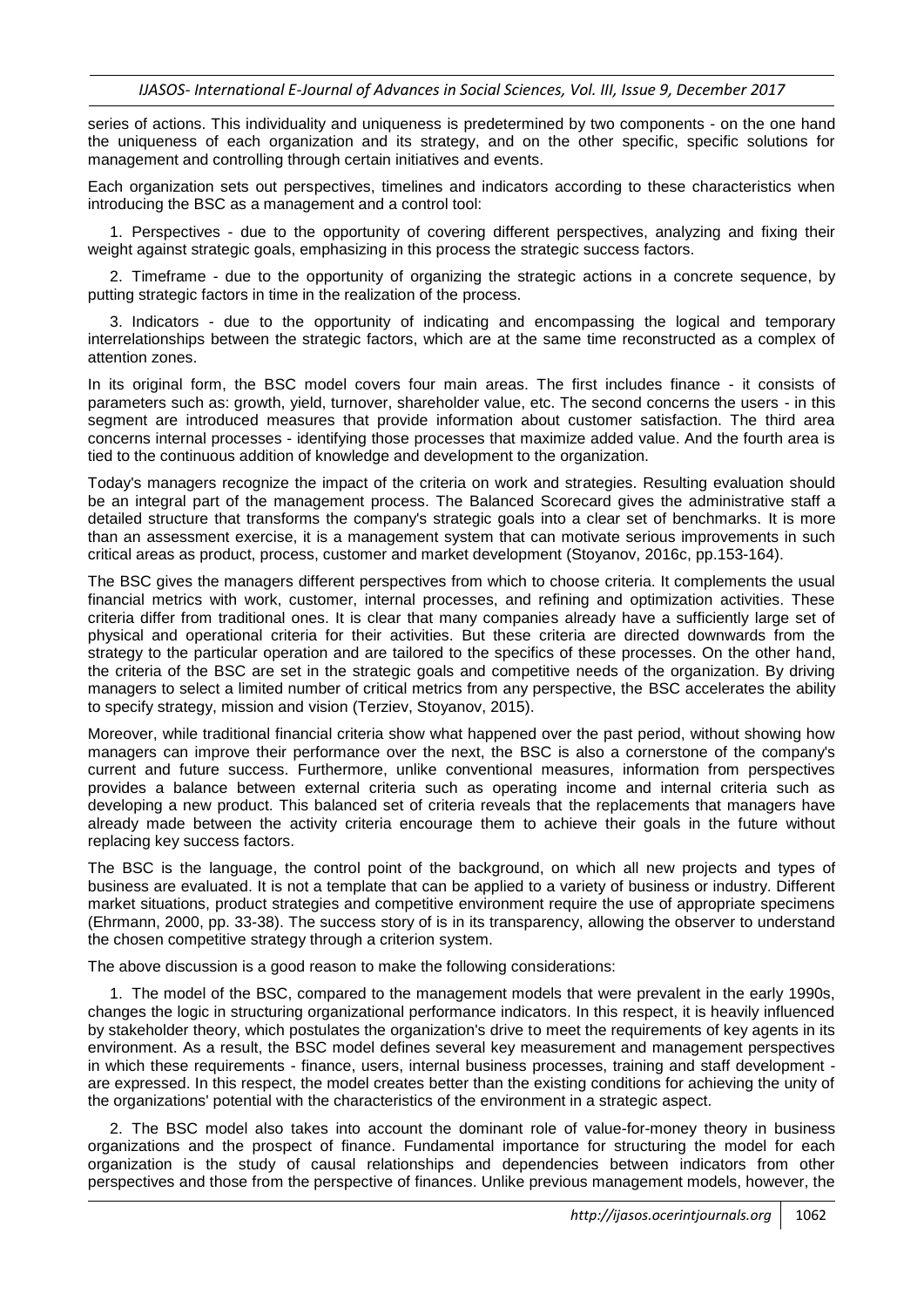model of the BSC includes in these relationships a considerably wider range, mostly intangible indicators. Thus, the model upbuilds primarily on financial models and reveals the success factors.

3. The model of the BSC fundamentally resolves the issue of creating prerequisites for the implementation of the strategy. Its design implies operationalizing the strategy in a limited range of key causality-related dependencies, which facilitates the presentation of strategic thinking among broad circles of performers. This makes the strategy transparent and simplifies management processes.

4. The coverage of a wide range of non-material factors of organizational success requires the introduction of new types of systems to measure intangible parameters essential to the functioning of organizations in management practices. Towards the end of the last century, this stimulated the active development and implementation of modern methods to measure the satisfaction and loyalty of clients and staff, the development and evaluation of intellectual capital,

5. The BSC model is very much built naturally and organically over existing management systems, including those for budget management. The requirement to define initiatives to achieve strategic goals on the implications of the indicators included in the model creates favorable prerequisites for strategic budgets, considered as an indicative framework for operational and tactical budgeting.

#### **4. THE BSC AS A TOOL FOR STRATEGIC MANAGEMENT AND CONTROL**

The very first reflections on the concept of the BSC prove that the organization can be seen from concrete perspectives, as the BSC model achieves the most tight link between the short-term operational control and the long-term strategy (Stoyanov, Tranev. 2016, pp. 197-203). In this way, the company focuses on a set of critical key ratios that reflect the state and trends in certain planned areas. In other words, the company is forced to control and analyze day-to-day operations as they affect the long-term development, including its strategic prospects. Consequently, the concept of the BSC contains three time dimensions, analyzing registered results, regulating current activity and focusing in the future.

The BSC is a method of reaching agreement and realizing control over where an organization follows its strategy. In business and the public sector, key indicators can be found in abundance. The difference is in focusing on a deliberately chosen set of criteria - little enough to be observed - and on their use to achieve and share a common view of the organization's strategy for its future development. The agreed set of criteria, formed on the basis of a necessary, reasonable balance, reflects the strategic choice of the organization.

The selected criteria can be seen as a complement to financial control and as a means to reduce the risk of a harmful short-term approach, while giving a clear idea to the employees of the organization about their work, and expectations about the company's future. Some scientists talk about changing the approach from financial to strategic control (Terziev, Stoyanov, 2015a, pp. 303-322), i.e. from a specific direction in the management, to change the focus of attention to the overall organizational strategy. The question really concerns the essence of the economy more than the monetary method. A good economy means good resource management.

Modern organizations are much more than a skillful investment of capital. It is important for each leading manager how to manage talent, market position and accumulated knowledge. The perfection of a simple concept predetermines the universal nature of the BSC model and its wide perimeter of application, promptly demonstrating the tangible and intangible benefits of reconciling financial and non-financial criteria.

In most organizations, processes of strategic planning and operational funding exist independently of each other and involve separate organizational structures. The process of strategic planning is permanent, defining long-term plans, goals and strategic initiatives, usually taking place by deepening substantial trends registered on an annual basis. On the same basis, it is endorsed by senior management and the organization's budget. It consists almost entirely of numerical financial indicators, which usually mark the link between the strategic plan and the organizational goals. If an organization wants to establish a link between its actions and strategy, strategic and planning should be linked to operational funding. Strategic targeting processes express the business unit's drive to achieve excellent results on strategic indicators of the prospects shaping its BSC. Resources are being used and initiatives are being implemented to ignore the differences between the current state and indirect goals for a prolonged future period (Muller, 2000).

One of the most significant alternatives for genuinely controlling the validity of strategies and the effectiveness of strategic planning is the formulation of specific short-term goals on the parameters that form the BSC. The intermediate controls in question are a real expression of the senior executive's performance on the pace and outcomes of ongoing programs and strategic indicators initiatives. Such detailed short-term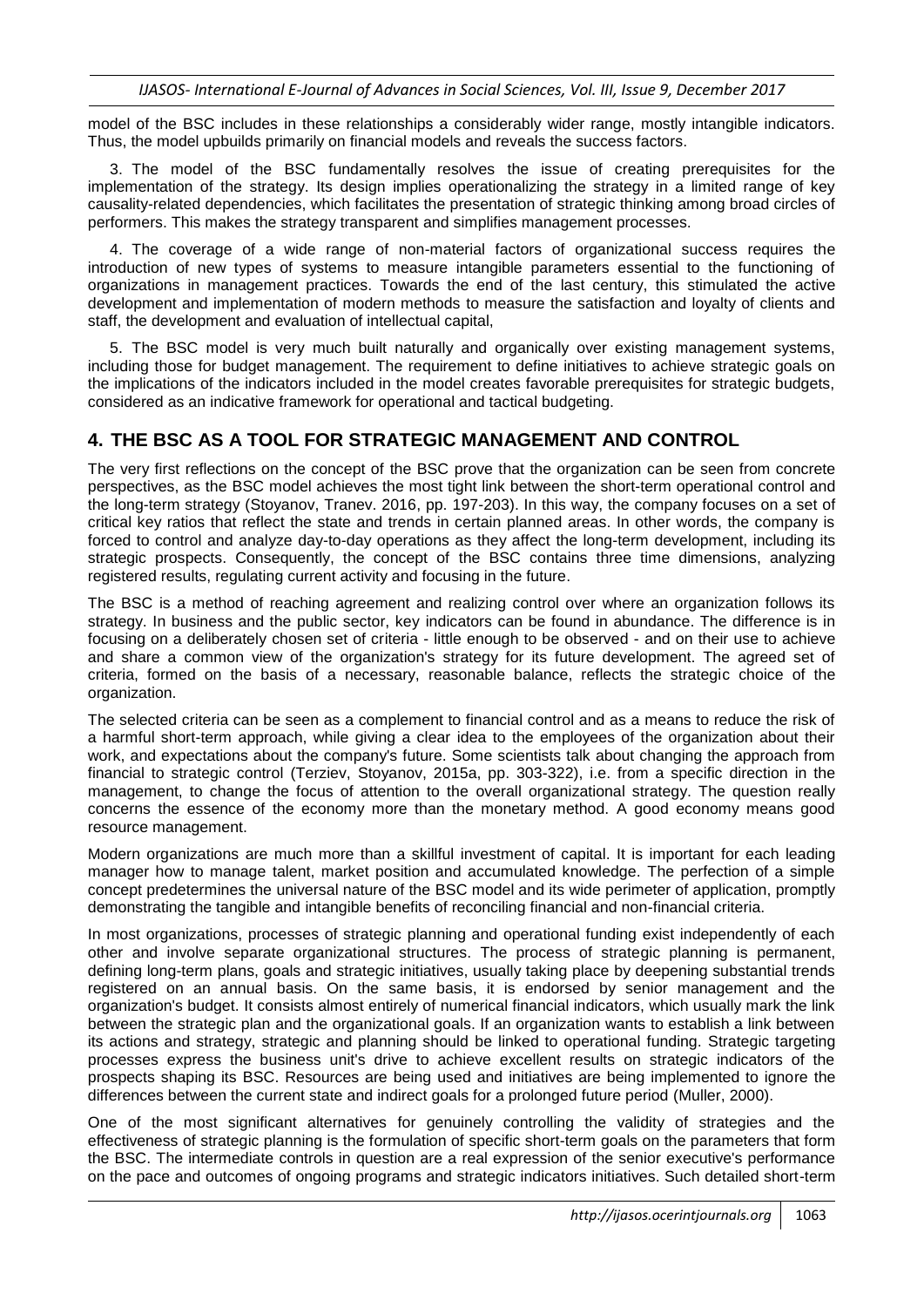financial planning is important, but the budgeting process should also include expected performance from other areas involved in structuring the BSC. This means that the executive management should provide, as part of integrated planning and budgeting, short-term monthly or quarterly performance and performance indicators for its users, innovative and operational processes, and the process of synchronization between employees, systems and organization . These key milestones in the planning for the next year express the expectations for short-term achievements over the long-term road to realizing the strategy chosen by the organization. If the long-term plan definition process is properly implemented, the short-term budgeting process will consist of bringing the first year of the multiannual plan into current budgets for the objectives and indicators across all BSC lines.

Considering the necessary strategic / budget reference, a new direction is emerging to improve the BSC model. In this process, two management problems are simultaneously implemented:

1. Increase operational-tactical efficiency and related budgets.

2. Realizing successful strategic development through reasonable strategic planning. The combination of the two decisions defines the new content and functionality of the BSC as a tool for managing and controlling the strategy.

In this line of thought, the relationship between strategy and budget, strategic planning and budgeting is a procedure underlying the effective analysis and detailing to implement the smooth transition from a high-level strategy to the creation of a budget for the implementation of the current activity. The strategy sets the organizational development line for the 3-5 year period in its implementation, while the annual budget provides the first year of this process and marks the links between current and strategic goals.

The current and effective management and control model of BSC has identified certain gaps and problems, the solution of which is the path to its improvement and enrichment in a meaningful and functional aspect. Is it possible to formulate model strategic goals of the organization, control strategic and development, engage all personnel and all that leads to success and stable development? BSC is the modern management and control model through which this task can be realized. Along with the Balanced Scorecard, it is possible to conduct flexible and effective management and strategic controls using not many but relevant indicators.

As a starting point for effective governance and control, there is a balanced reconciliation of various indicators necessary to reflect the organization's activity and the construction of a logical system such as BSC based on proven causality. The realization of this process and its specificity are accompanied by specific issues, whose analysis and solutions are an alternative for improving the BSC as a model for real control. Everyone who knows the life of the organization knows that there are a number of control systems that affect its day-to-day operations. However, there is no systematic understanding of why and how these systems are used as a means of achieving certain programs (Simons, 1995).

By organizing their management system based on the structure of the BSC, managers can achieve their most important objective - bringing the strategy into operation and controlling it. When organizations make the crucial transition to turning their strategic vision into action, they realize the true upsurge and take real advantage of developing and implementing strategically BSCs. The results of the initially developed BSC always lead to a series of management processes that mobilize and reorient organizational efforts. The development of the original BSC in an organization is achieved on the basis of systematic consensusbuilding processes and clarifying how the mission and strategy can be brought into a system of working objectives and indicators.

As a result of an in-depth study of good practice among organizations that have embedded and using BSCs, there could be drawn a model of five principles that organizations could follow in transforming their strategy into concrete actions and implementing real, strategic control (Terziev, Dimitrova, Stoyanov, 2015, pp. 9-25).

*The first principle* claims that change should begin at the highest level. The idea is that senior management initiates the implementation of the strategy, firstly fixing the organization's vision and goals, demonstrating personal interest and engaging staff awareness with the upcoming change.

*The second principle* considers that the strategy needs to be translated, that is, detailed, bound by deadlines and operational plans. BSCs are being modeled at this stage to analyze the links between the different elements of the strategy, to formulate objectives and their measures, and to identify strategic initiatives.

*The third principle* is justified by the need for the organization to be able to implement and implement the corporate strategy. At this point, it is imperative to develop BSCs with indicators for lower business units /departments, workshops, to identify opportunities for synergy in order to achieve maximum added value.

*The fourth principle* identifies the need for the strategy to become an essential part of the work of each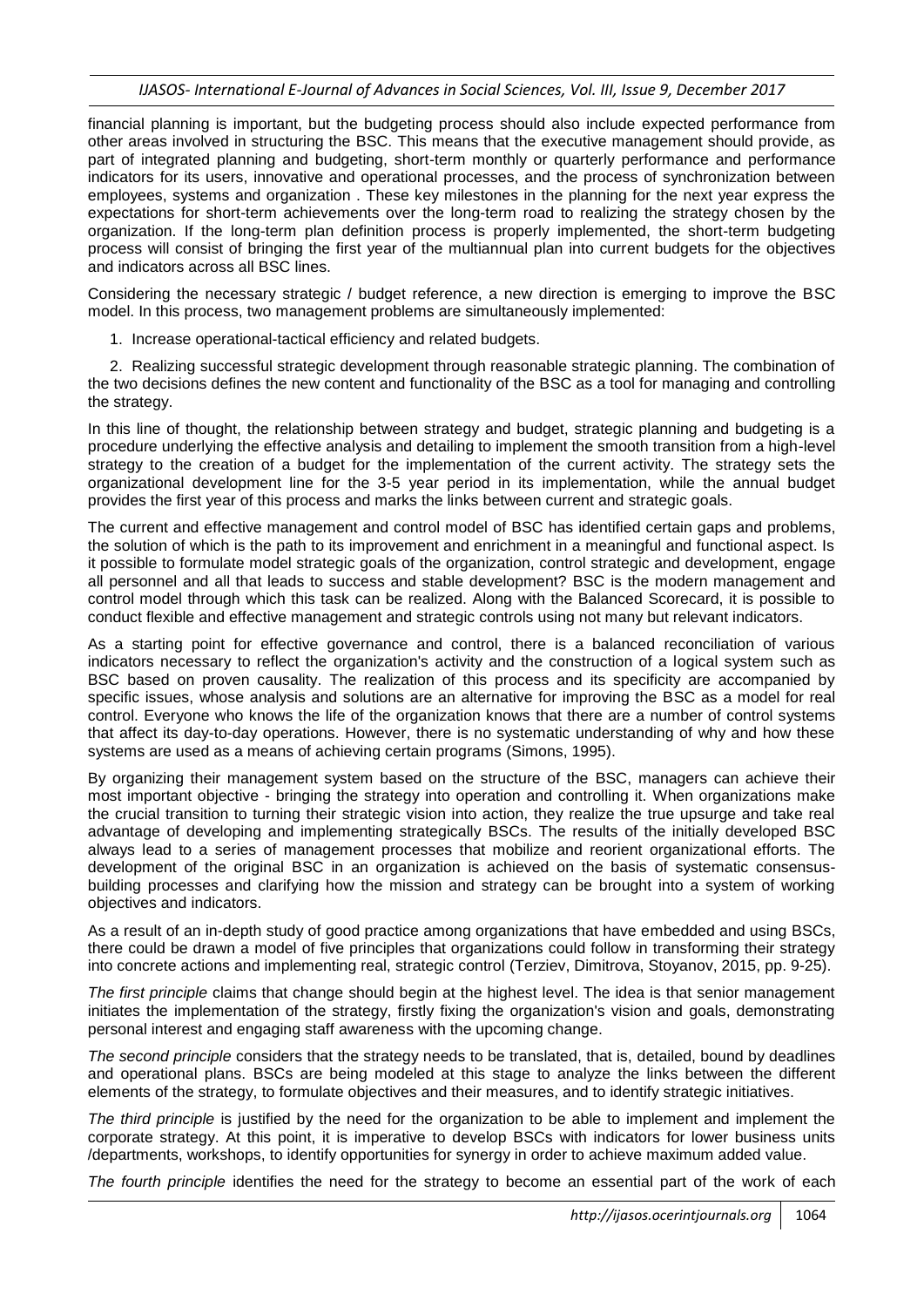employee in the organization. This is a difficult process due to the fact that it is related to the development of individual BSCs that contain individual goals and consider the relationship between each employee's personal contribution to implementing the company's strategy. Here, it should be noted that the practical application of BSCs as a form of individual development and control makes sense and a logical explanation especially for key individual positions /consultants, representatives, etc./ where their activities have a significant impact on organizational efficiency, which causes the application of BSC to be financially secured and objectively necessary. An essential point here is to find the intersection between individual and corporate values. Success at this stage is crucial because, although the strategy is formulated by the management, its implementation depends on the staff working in the organization. By aligning and consolidating goals and incentives at an individual level with those of the organization, effective communications transparency and maximum management and control performance are achieved.

*The fifth principle* has a generalizing character, imperiously pointing out that the strategy must become a continuous and permanently improving process. It is at this point that different practices are being developed in relation to resource management, the process of training organization, and the updating of initiatives and control measures (Botta, 2001, pp. 16-20).

#### **5. PROBLEMS IN THE APPLICATION OF BSC AS A MODERN TOOL OF MANAGEMENT AND CONTROL**

The problems that can be committed to the implementation of measurement and control of the activity through the BSC and its application as a modern management and control tool are determined by the specifics of the particular organization under consideration, the sphere/branch in which the potential of human resources is realized. Building on the accumulated experience and shared experience in designing and implementing BSC, several issues arise:

- 1. At the level of indicators more common problems can be identified, such as:
- a. deformation of output data;
- b. short-term character of the indicator /short life cycle/;
- c. indicators without registered trends, in the context of the formulation of forecast and planned values;
- d. indicators that do not take into account efficiency;
- e. indicators with a fictitious character;

f. "behavioral" indicators - take into account the behavior and mood of the team rather than the actual increase in the magnitude;

g. "competitive" indicators - stimulate competition in the organization, without taking into account the efficiency of the activity and to manage and control.

The introduction of each indicator in the BSC process is related to a specific expedience and a system of actions controlled by a delegated, responsible team. In addition, the content of the specific indicator is also linked to the incentive and remuneration system, which forms a high responsibility and serious motivation. It is on the basis of this logic that control measures are formed.

In the course of continuous monitoring in the work with the BSC, the accent is on the recording of deviations from the adopted standards and imposed norms. Early diagnosis of these deviations signaled the emergence of new trends generating new ideas for improvement of the values for the given indicator, and hence from the perspective of the BSC.

Depending on the severity of the different sensitivity, a part of the indicators can be classified as outperforming and the rest as lagging indicators (with a generic, resultant character). In particular, the balance between the different types of information provides the development of the BSC as a process.

- 2. At the perspective level, the issues are related to:
- a. the functionality of the links between the composing indicators;
- b. reconciliation of different viability indicators;
- c. the quality of the relationship with the other perspectives.

Regarding the perspectives and their intermediate role as a constructive element of the BSC control system, the functionality of the relations between the composite indicators and the relations with the other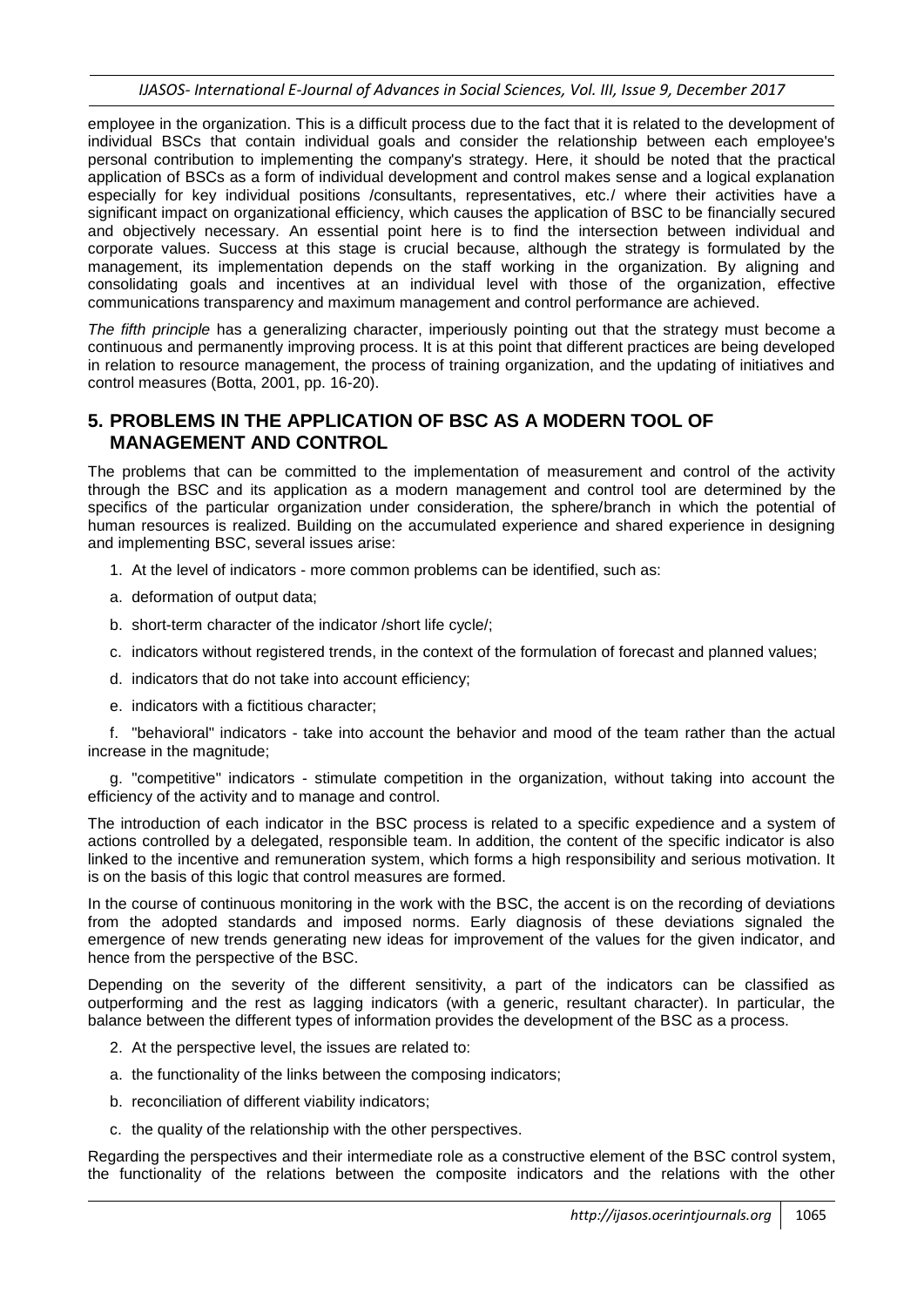perspectives is important. The functionality of the links between the indicators in the perspective itself determines the perspective of the process of modeling the card itself. Due to the fact that the validity of the information provided in different indicators is different, sometimes their relationship with other indicators becomes incompatible and the registered trends are invalid. The interrelationship between prospects, resting on significant correlations between their indicators, forms the balanced character of the BSC and reveals the opportunitie for efficiency control.

3. At the organization level:

a. uncertainty of the economic environment and frequently changing legal framework for mission, strategy and vision formulation;

b. a logical way of reconciling information of a different nature and content;

c. shortage of qualified staff in forming teams advising the creation and implementation of the BSC project;

d. lack of highly customizable software products and platforms to facilitate work on BSCs, both composing and putting into action.

The above-discussed problems provoke the development and improvement of BSC as a management and control tool in several directions:

*First.* In terms of content, the individuality and uniqueness of each organization under consideration predetermines the construction of a particular BSC with a strictly individual set of perspectives and indicators. As a critical remark on the BSC, a number of consultants mention that it has two disadvantages, although both can be overcome relatively easily. The first is related to the perspective of customers, which implies ignoring the broader market outlook. It's important not how the business looks in the eyes of customers, but how it looks against the background of competition. The second and most significant flaw is that no suppliers are taken into account. It is believed that if business improves itself, everything will be fine, but nowadays, when there is a growing resource depletion, the interdependence between activities is continually deepening, especially in the area of production. It is this fact that increases the need to introduce new sets of indicators that create new perspectives. The high dynamics and the huge amount of information on the creation and functioning of each outlook predetermines the use of indicators with a partial resultant character. The recording of specific development trends in causal relationships between indicators in a single perspective can form a database for differentiation and indicators of a complex nature.

*Second.* There is also a special topicality among the analyzed problems and the involvement of the BSC control projects with the creation of software products. The first software systems start with a high value of these elements of the content information that can link the data to the criteria. Using modern systems they can facilitate timely diagnosis and intervention in response to observed processes, increasing the ability to store and work with these features as a database. This is the main feature of leading balanced scorecard software systems. Here the refinement can be done to maximize adaptation of the specific product and its version to the individual specifics of each organization. As a disadvantage of the software product range, it is possible to register the ignorance of the subjective factor in the implementation of control and corrections on the activity, due to the fact that besides the given parameters in each individual solution there is a combination of managerial flair and subjectivism.

Over the years, since the balanced card exists, ин its physical structure, its use, and the process of its creation as a tool for management and control in organizations, many changes have been made. This evolution, at least as far as the parameters mentioned above, is largely due to empirical evidence, drawn mainly from observations of weaknesses in the process of creation, rather than the structure of the original idea. The need for a process of creation that makes a more appropriate selection of criteria and part of the collective view of the management team is causing major changes that are being made in the second and third generation of BSC. But while empirical developments remain at the edges of the evolution of the BSC, some aspects of the evolutionary rationale correspond to existing academic perceptions related to organizational management and strategic thinking and control (Terziev, Dimitrova, Stoyanov, 2015, pp. 9- 25).

Combining developments on the principles of the BSC and the theoretical aspects of control and management processes is a positive indicator that the more recent ideas of the process of creating a balanced map and its structure are really "better" than the original concept of Kaplan and Norton insofar as they are more likely to have a beneficial impact on the organizations that use them. Although modern BSCs are much better than the original ones, there is still room for improvement in potential areas for further clarification of topics for future development and research: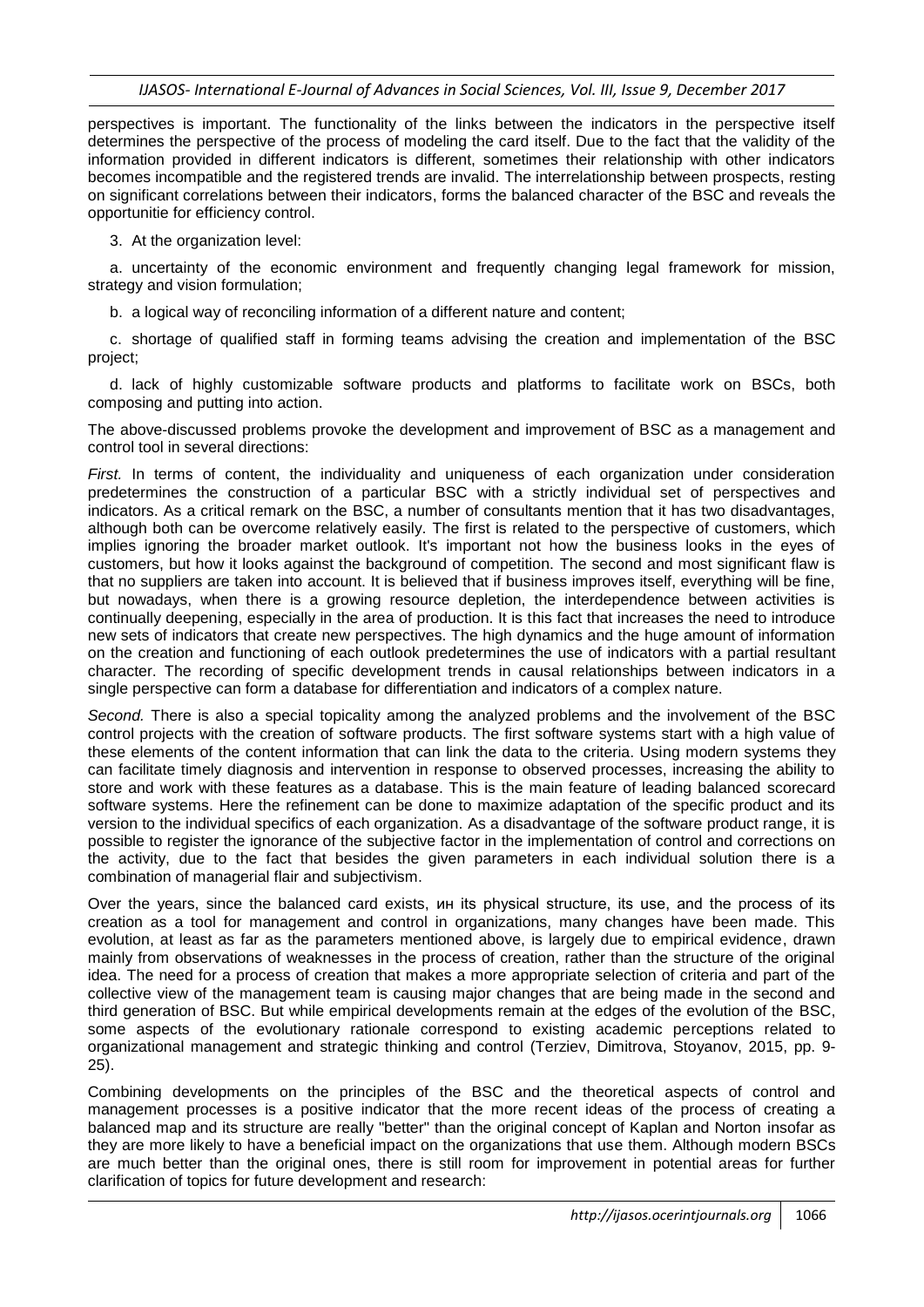1. Clarifying the links between the different types of behavior of the managers and the information, which facilitates and quite often focuses their intervention. In this area, there is a central distinction between operational and strategic control and this is well-formulated and regulated in the documentation. However, there is a need in the literature to describe more mechanisms to influence more effectively the behavior of the person in charge of organizations and their key processes.

2. Exploring how to reconcile the report with the job management. It is often the case that the data in the organization's management system does not fully cover the business (for example health and safety measurements, operations metrics, finance, human resources, markets, etc.).

3. Discussing the relationship between the application of BSC in large organizations and issues related to internal communication in units. When the balanced card is developed from top to bottom in the organization, it can be used successfully as a means of communicating the strategy, but its exact benefit should still be explored. When this process is realized from the bottom up, a higher detail is recorded, blurring the strategic purpose of the model.

4. Exploring the most appropriate ways of novelty in the concepts of criteria (eg. intellectual capital and others) to be successfully used in the process of creating the BSC applied in the company concerned, without reducing the importance of contributing to this process by managers who are not familiar with new concepts. However, if the management team does not consider it necessary, it will not include them in the structure of the BSC. If it happens that a consultant "embedds" innovations that are potentially useful, they will not be used by the management team if it does not understand them. This scenario demonstrates that the interaction of the balanced map with the other management team concepts and its improvement depend on the skills and education of the team members and the high degree of synergy and consistency in their actions.

5. Developing a perception of the value of the balanced card and, if possible, applying monetary values in the organization scenarios before and after it. A key criterion for putting the balanced card into use in organizations is the ability to show an effect.

The evolution in the model field of certain rational models and their reconciliation with alternatives and concrete solutions to problems provide real grounds for considering that the perimeter and the high efficiency of the management and, above all, the control (including the exercises on the strategies) rates of transformation and improvement and their potential is becoming more and more important.

The idea and conceptual features of the BSC imply the creation of certain conditions and the definition of organizational and institutional prerequisites in order to proceed with the design of such a management model. The goal set for materialization through the BSC methodology predetermines some form, structure, and content. It is for this reason that every detail (element) of the structure proves that its content determines the selected formal expression. Referring to the principles of constructiveness, continuity and systemic logic, indicator-criteria-perspective-card makes the BSC model into a constantly evolving process and transforms the organization itself or a system in which it flows as a self-improving structure, regardless of scale.

The review of design and commissioning technology form and imply the understanding that more commonly used BSCs are inherently a macroeconomic model for organizational development. The rationale for this can be found in the key presence and role of the principle of imparting quantitative characteristics and setting time boundaries to the tasks that are mainly directed at the implementation of strategic models of thinking and behavior. Resting on this logical line, the technology of creating and introducing by its nature and content is a process of continuous adaptation of the organization or the system to the changing conditions of the social environment and the stated expectations of society.

Finding a conceptual similarity and proximity between the strategic management and control and the BSC is grounded in two key trends that change the understanding of modern and effective governance. One focusing on strategic development perspectives, and the other - developing and improving intangible factors for organizational success.

Forming an assessment and creating conditions for ongoing and systematic monitoring would provide the entire institutional system with clarity and transparency not only for the growing role of strategies and intangible assets in the present day but would give a realistic picture of the financial implications of all activities, and the control would thus be far more effective.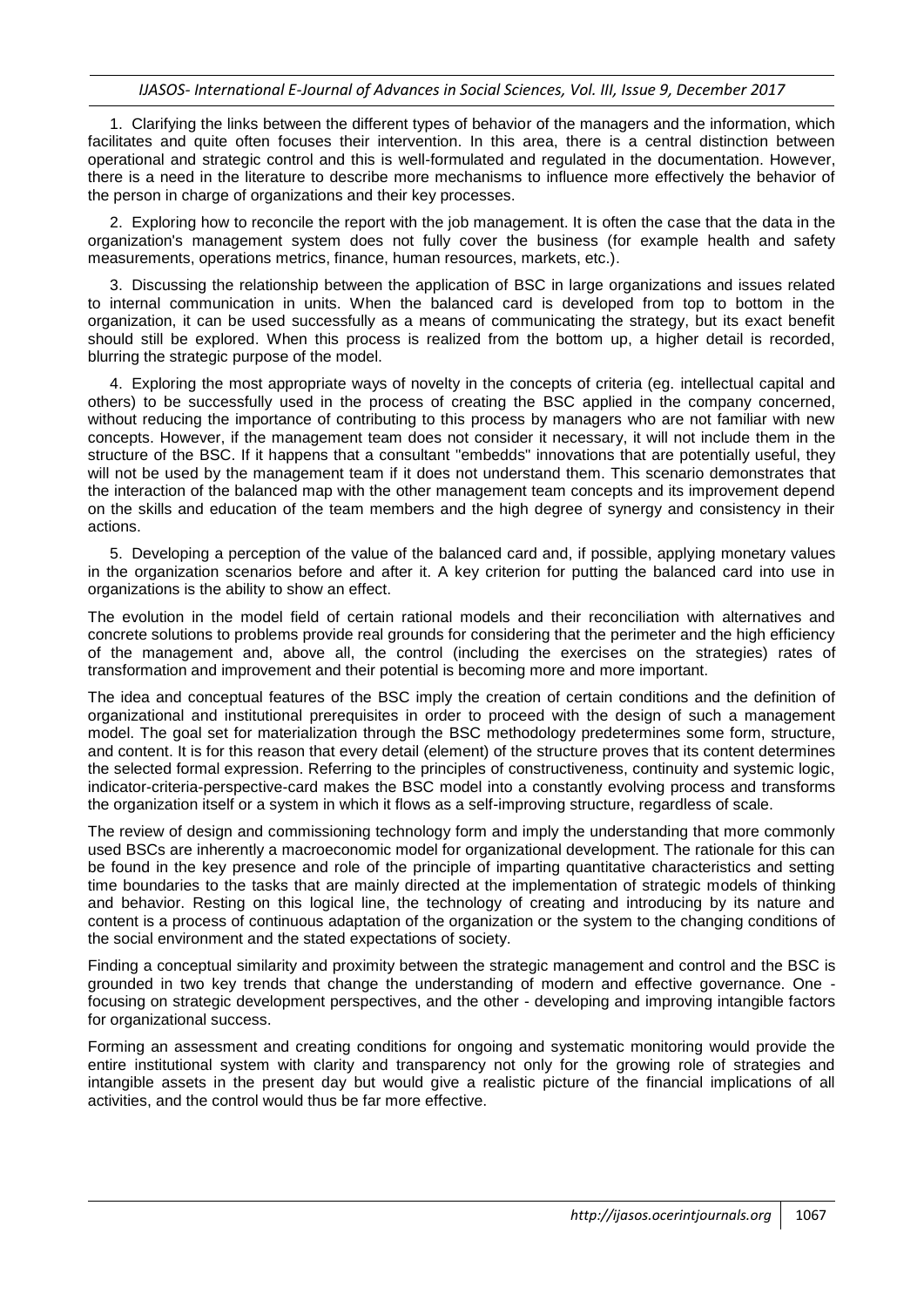#### **6. APPLICATIONS OF THE BALANCED SCORECARD CONCEPT IN RELATION TO SOCIAL DEVELOPMENT**

The successful social development is a result of an effective governance and control. This requires all operating organizations to continuously improve their measurement systems. The main message to those responsible for the development, improvement and implementation of these systems from the outset of the process is the identification of the role of the performance measurement system for the activity itself. The creators of these performance measurement systems and measurement methods are actually looking for sophisticated ways to reconcile work-based behavior in the particular organization with its overall strategic goals. In this context, the measurement allows managers to determine whether the planned events are being implemented in practice, whether the activity is improving and, if so, whether the organizational activity is secure for a long period of time.

Nowadays, managers from all sectors of the social system on a global scale face the dual challenge of how to mobilize their human capital and information resources and how to transform their organizations towards new strategies in line with the high requirements of their informed and demanding users and customers. Institutions and organizations generally respond to this challenge by formulating new strategies and redirecting, through declaring new inspirational missions and concepts, to delivering increased value to their clients and partners. But the major problem they all face is their inability to successfully implement their new strategies due to management difficulties and the resulting control over the measurement process and strategic development based primarily on intangible assets.

The data obtained from the system for measuring the indicators enables the organization's strategy and the principles of its practical activity to be adjusted, as well as the feasibility of the measurement model. However, looking at just one indicator can not give an accurate idea of the status of any system, whether it be a business or a non-profit structure. The need for a balanced set of measures is becoming increasingly important, both in terms of efficiency and strategy. The advantage of this approach is that when using a combination of several key metrics, results are less likely to be affected by manipulation of the information reports. Each factor attempts to give a relevant indicator of the performance of the company or its condition and can be used independently as an indicator of financial viability or as part of a certain perspective.

The BSC is a rational summary of accumulations in the field of measuring performance indicators, which is done in an appropriate form and demonstrates in practice how it can achieve a real value as a result of management on the basis of intangible assets by combining them with the organizational strategy. The introduction of a new content of the measurement methodology with the use of its three roles - for compliance with standards, for verification and refinement - differs significantly and it is much wider than the traditional concept of measurement as a tool for strategic management and relevant control. It is not based on the understanding that behavior can be controlled by measurement. It is based on the view that BSC is an instrument that is used to improve the course of institutional development and that it is precisely this move that has other features to be measured and managed in a new and different way (Terziev, Stoyanov, 2015b, pp. 214-229). On this basis, the sophisticated measurement methodology goes beyond the standard of confirmation of compliance and is established as a methodology for measuring strategic stability, which more fully responds to public interests.

It is also interesting to devote little attention to the application of the concept of BSC and its application on a larger scale. Specifically, there are significant and large-scale plans involved with the future of society or the state, and with cases involving social programs, the realization of which is linked to a system of design decisions.

One of the central problem areas provoking an expansion in the quest for management theory and practice at the beginning of the 21st century is related to the implementation of effective strategies, not only aimed at specific organizational structures, byt also implying a balanced socio-economic development. Despite the versatility of efforts and the record of significant results, the theoretical summaries have not reached the necessary integrity and a high degree of completeness. The main achievements are mainly in the heuristic plane of scientific knowledge and it can reasonably be said that they do not have a sufficiently systematic and complete character (Stoyanov, 2016d, pp. 159-162). A publicly significant and persuasive example of multiple recurrences of this deficit is the general development of the society itself, viewed as a state and its systems, and more specifically in the behavior of actively participating in its functioning. Authorities in scientific thought argue that at this stage the key issues that provoke serious demand but also immediate solutions are several: poor and low-performing markets, inadequate corrections by the political system and deepening of the principle of injustice; the lack of synergies in the work and the interaction between the political and the economic system (Stoyanov, 2016d, pp. 159-162).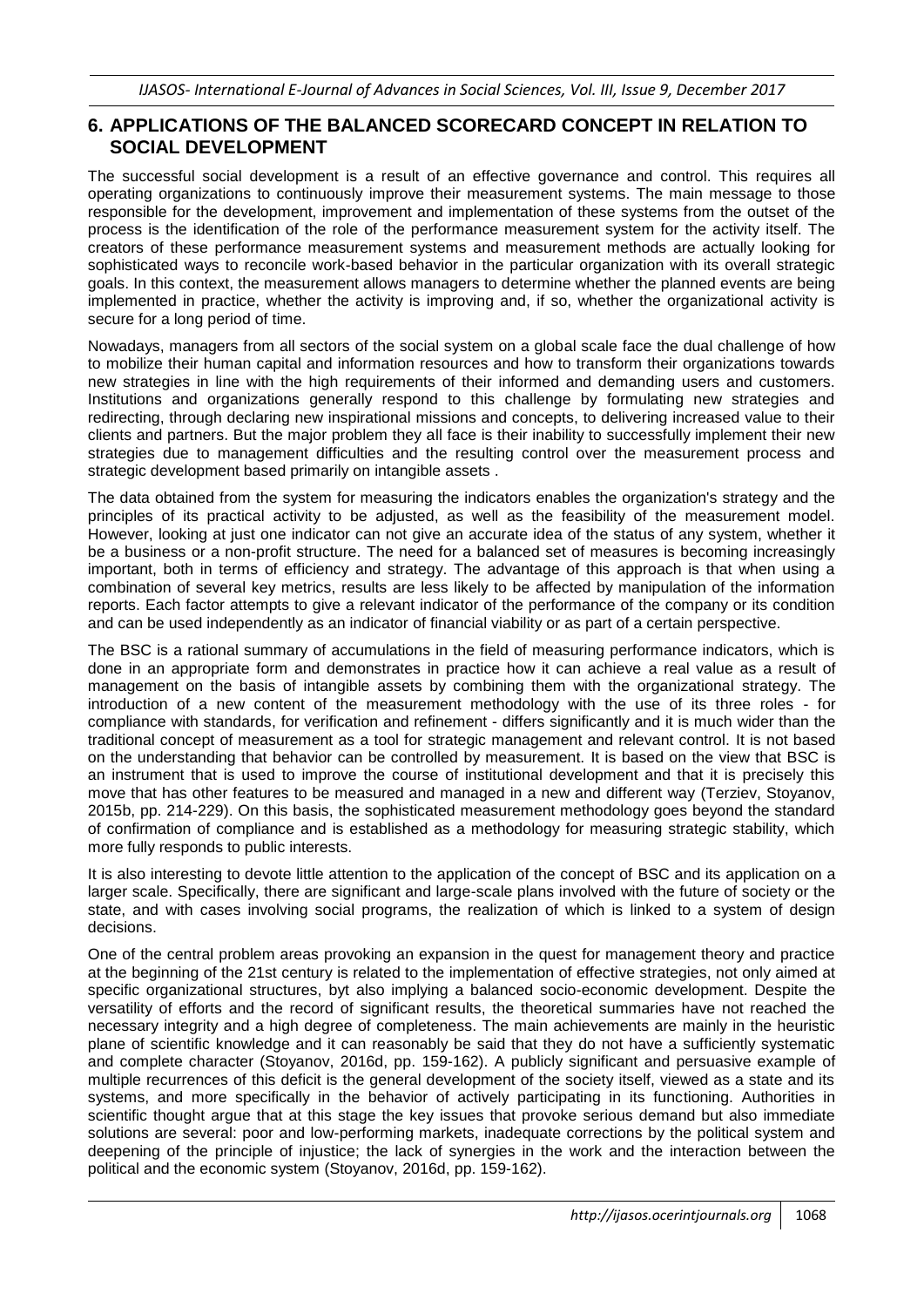The presence of these tendencies proves that the problems of the society predominantly stem from the markets, which are interpreted as the main social motive for development and improvement. The claim of their inherent resilience is disproved by the global financial crisis, which transforms them into extremely unstable and generating devastating consequences. Critical analysis of the emerging situation shows a threateningly decreasing market efficiency based on poor satisfaction of ever more specifically stated, socially significant needs, ignoring investment interests and total depreciation or deletion of huge resources present in the form of human capital, technics and technology.

This situation is largely due to the fact that the efforts of the scientific community in the last thirteen years of the last century were focused mainly on the development and modeling of strategies and not on the process of their realization and improvement. As a result, significant scientific and applied results have been recorded as a great model, such as a plan, a doctrine and a strategic position (Mintzberg, Ahlstrand, Lampel, 1997, pp. 11-22). In the early 1990<sup>s</sup>, however, the issue of strategy implementation came to the fore. It was aware that even good strategies require special scientifically grounded mechanisms for their realization. At the same time, it became increasingly obvious that the rapid, unexpected and radical changes in the dynamic environment did not allow the moment of action to wait until the development of a comprehensive strategy and the processes of development and implementation had to be considered as running in parallel. This is reflected in the emergence and establishment of the concept for the evolving strategy.

The practical development of this problematic area of social management has put economic science, in particular, in the face of social sciences, the need to develop the theoretical and practical aspects of effective publicly relevant governance and relevant control within a short period of time. It has been concluded that the existing principles in this respect do not sufficiently serve the needs of the objective reality and the practices in it (Stoyanov, 2016e, pp. 52-57). As a result of their closer ties to practice, leading analysts and consultants were more aware of the problem and were moving their efforts in this direction. Due to their specificity, the searches conducted are mainly instrumental, resulting in a number of new tools such as a balanced scorecard model aimed at optimizing operations and structuring strategies and exercising a real control over them. However, it should be noted here that when the focus of attention is placed on the state as an organization for most of the strategies and doctrines it is difficult to claim that they are associated with an organized and systematic control.

On the basis of the presented trends evolving in the objective reality and the improvement of the sciences for the society, and in particular in the social management on the theoretical and conceptual basis, changes are also registered in the model of the behavior of the state, interpreted and perceived as a supreme, socially structured institution. In fact, the leading management concepts of recent years have provoked changes in ongoing and state-coordinated social development processes and rethinking the process of shaping targeted social strategies (programs) considered as a regulated and controlled program (Stoyanov, 2016f, pp. 63-73; Terziev, Dimitrova, Stoyanov, 2015, pp. 27-46).

Cardinal changes are reflected in the following aspects:

1. Social development, driven by in-depth social programming, becomes a process consolidating the potential of targeted social doctrines and public interests.

2. The state has transformed its behavioral model and has been reforming its structure accordingly, thereby making it a strategically focused, self-perpetuating, functionally-based organization;

3. Social programs from a tool for legitimate measurement of socio-political applications are transformed into a modern canonized method of legalizing modern, socially significant strategies, as well as an established opportunity to interpret and prove chains of hypotheses and assumptions constructing successful strategic doctrines and simultaneously as a specific tool for an effective management control at the highest level in the social hierarchy.

The emerging situation raises the need to scientifically justify the practice of effective management of social programming (Terziev, Dimitrova, Stoyanov, 2015, pp. 9-25) and the creation or adaptation of models for adequate control, compliant with two aspects:

Firstly, on the concept of social development and programming and its associated process as a public mechanism combining meaningful strategies with key state and public interests and guaranteeing the sovereignty of their integrity and unity as well as the balance between their individual programs and policies.

Secondly, related to the process of control as a continuous and timely process-level feedback to ensure the unity between the process of social programming itself, considered as a state doctrine and the specific program level of governance. However, ensuring that this unity is addressed not only as a result of the implementation of social programming but also as a factor for its development and updating in line with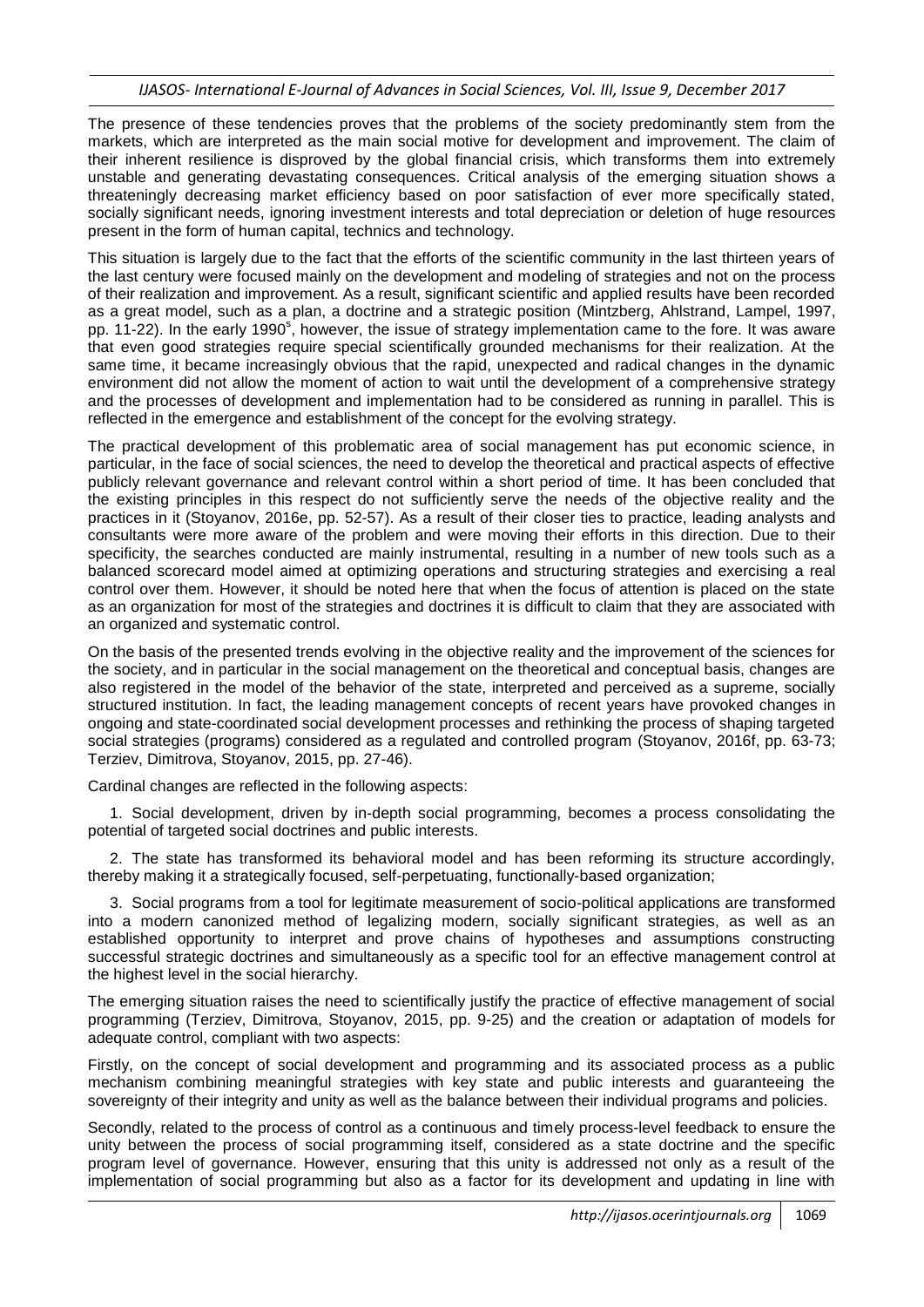changing social environment conditions.

An adequate proposal, which as a concept would make it possible to manage effectively and to control objectively, is the strategic map. The analysis shows that, both as a model and as a feasibility and as a visual and potential, the model of the BSC has a real opportunity to find the balance between the needs of social governance and the stated expectations of society. Seen and purely formal, the classic perspectives of the model created by Kaplan and Norton create opportunities to complement them with key perspectives of socio-economic development.

In addition to what has been said about the implementation of the BSC model in improving the management and control of the public sphere, it is also worth noting the role of the BSC in the project work. Building on the understanding that active social programs are systems of social projects and events with a direct relation and feedbacks of social interaction, which determines the opportunities of adaptation of their components to the new conditions and expectations, it can be said that they are social phenomena that occur in the form of a process and possess strategy features. In this context, it can be concluded that they evolve and change in a specific way the concept of self-perpetuating organization on the one hand, and on the other, perceiving the corrected real-life realities. But here is another very important thing, namely that in the present almost all the socially important ideas find their material realization in the form of results of a project.

Generally, the BSC is recognized to have very large application capabilities, addressing both management and control of various organizational structures and their parts, operations, and processes. As an application in the project activity, the model is aimed at evaluating the overall lifecycle of individual projects as well as the portfolio of projects, i.e. the project portfolio for organizations and a program of projects when it comes to the state.

Good practices provide information that, for project-oriented functionality, the BSC can contain four perspectives - financial, customer, inner processes, innovation and development (Stoyanov, 2011). Regarding this, the evaluation of the portfolio (program) of projects in the project-oriented organization, regardless of the scale, is proving to reproduce the following effects:

a. The project portfolio adds value to the organization's results or to the importance of the social program.

b. The portfolio (program) generates benefits to the organization or the state.

c. Portfolio implies the improvement of a number of organizational activities, social policies and related practices.

d. Models are developed as a benchmark of best practices for managing a portfolio of projects.

The goals of the BSC used in the evaluation of the project portfolio are as follows:

a. providing a situation where indicators represent key values and practices of the project-oriented organization.

b. developing robust business measures to assess the success of projects throughout their life cycle.

From the written about the application of the BSC in the project practice it can be said in general that they are intended for:

a. Creating an assessment of the extent to which individual projects are consistent with the strategic vision of the project-oriented organization.

b. An estimate of the level of utility of the individual projects in the portfolio shall be made.

c. Making a full evaluation of the projects in terms of their contribution as part of the overall results.

d. Evaluating the quality and competence in managing the individual projects and the organizational portfolio and identifying the alternatives for its improvement.

The above discussion provokes the following implications:

1. The main role of the BSC as a tool for strategic management and control is related to their essence of an operationalized and synthesized expression of the strategy, which provides prerequisites good enough for metering its realization. The model of the BSC, which envisages the localization of the key success factors and the resulting controllable parameters, their target values and the initiatives for their implementation, is considered as a basis for regulating and controlling the realization of the strategy. As far as this model is seen as a function of a strategy already in place, the BSC is fully fed into the strategy's views as a model, a plan and as a tool for implementing the strategy. In principle, this role of the BSC serves the manifestation of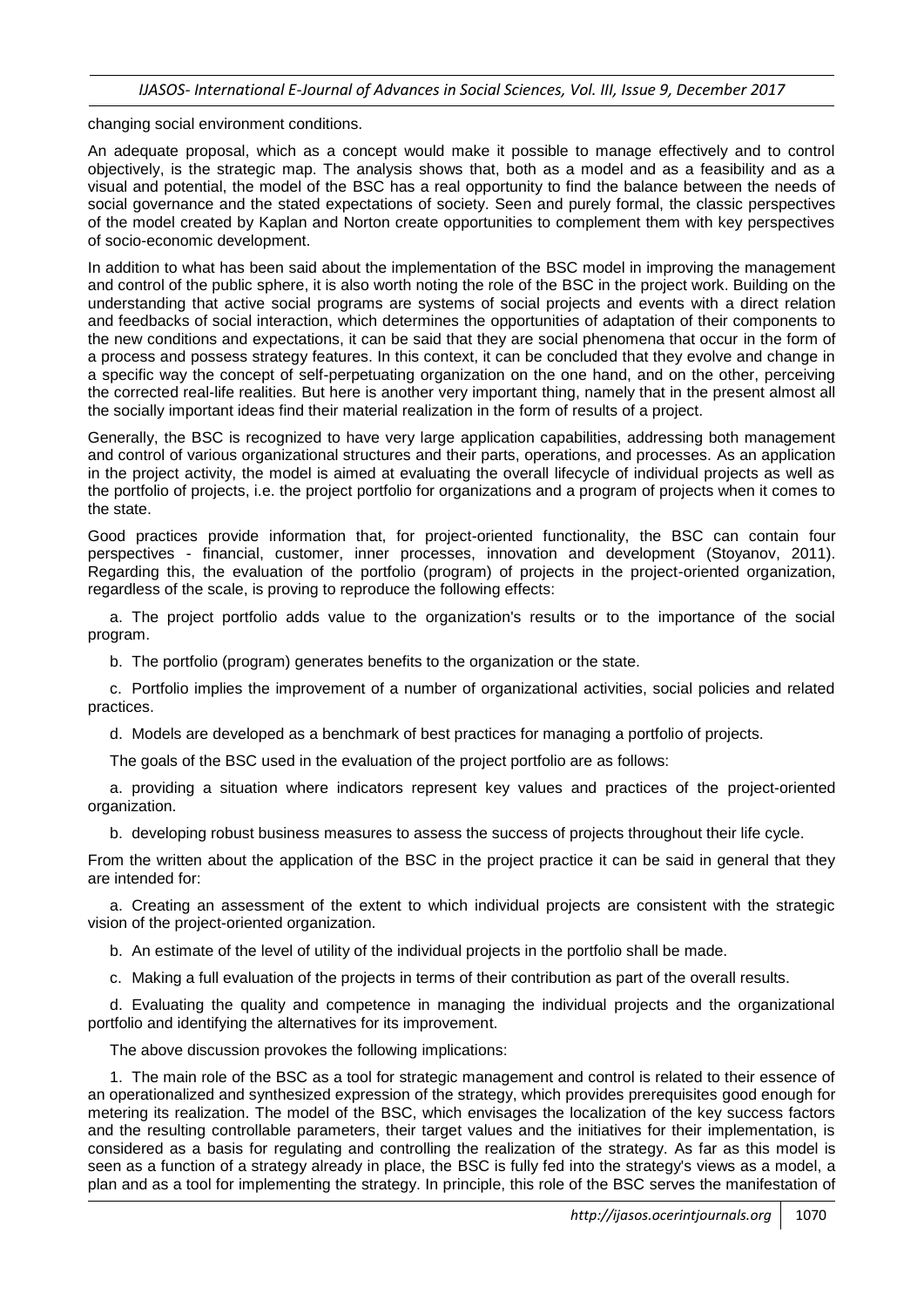the control as a feedback at a strategic level.

2. BSCs as a tool for strategic control fully fit into the existing views of the elements of the control function. The main novelty they introduce, as mentioned, is related to the applied theoretical and practical approaches for operationalization of the system norm in a strategic aspect, i.e. with respect to the first element of the control function. In this respect, it should be stressed the leading role of this element in the manifestation of control in different fields and at different organizational levels. Until the appearance of BSCs, this element of the control function is either fragmentarily or absent in the theoretical developments about the structure of the control function (Terziev, Dimitrova, Stoyanov, 2015, pp.9-25).

3. The technology of developing BSC at the same time creates sufficient prerequisites for their active role as a tool for effective management and control over the very process of formulating the strategy. This role can be significant even in terms of the concepts of strategy being implemented as a model or as a plan. This is because in the process of operationalizing the strategy and determining the key controllable parameters included in the BSC it is necessary to prove the causal relationship between them and the impact of the changes in their meanings on the organization's target results. Practice shows that in most cases this leads to rethinking, redefining and refining the strategy itself. In this sense, the development of the BSC sends back control signals to the strategy itself, i.e. plays the role of a positive feedback in the process of its improvement even before its implementation.

4. As a synthesis of the strategy, the BSC is no analogue among the well-known strategic tools for the clear, concrete and accessible presentation of strategic intentions among wide circles of organizational staff at all organizational levels. In this context, the BSC can be seen as an instrument for implementing the concept of the learning organization. From this point of view, the process of developing the BSC down the hierarchical s.tructure of the organization can be seen as a process of controlling the perceptions of different categories of staff about success factors and ways to master them. In other words, as a tool for strategic management and control, the BSC creates preconditions not only for the analysis and control of behavior but also for its deep conditioning in the face of the intellectual models of success. Again, this is a feedback role that makes it easy for senior management to understand the strategy and the ways for its implementation at the different levels of the organization, and initiates measures to manage the perception of problems and regulate all this understanding.

5. The use of the BSC as a tool for organizational communication in accordance with the concept of the learning organization creates favorable prerequisites for the manifestation of the control over the implementation of the strategy as a positive feedback. As a clear, concrete, and accessible expression of the strategy, the BSC not only conveys the strategic intentions from the top down the organization hierarchy, but also pulls up the initiatives to change the strategy from bottom to top. In this sense, the BSC plays the role of a tool that is predominant to control the adequacy of the strategy in the process of its realization. From this point of view, it is necessary to conclude that, as a strategic control tool, the BSC is capable of equally well serving both the application of strategy concepts as a plan, and the application of the concept of strategy as emerging or developing. This makes the card a universal tool for management and control, which is organically integrated into the implementation of contemporary views on strategic management, regardless of their specificities and differences.

## **7. CONCLUSION**

The analysis of the place and role of the BSC in the process of strategic management and control, as well as the active presence of the model in the improvement of intangible assets, provides the basis for several general conclusions (Terziev, Stoyanov, 2017c, pp. 229-232; Terziev, Stoyanov, 2017d, pp. 232-237; Terziev, Stoyanov, 2017e, pp. 237-242; Terziev, Stoyanov, Georgiev, 2017d, pp. 7-11; Terziev, Stoyanov, Georgiev, 2017e, pp. 239-243, Тerziev, Stoyanov, Georgiev, 2017a, рp. 423-459; Тerziev, Stoyanov, Georgiev, 2017b, рp. 492-522; Terziev, Stoyanov, Georgiev, 2017f, pp. 55-61; Terziev, Stoyanov, Georgiev, 2017g, pp. 61-68; Тerziev, Stoyanov, 2017f, ст. 212-215; Тerziev, Stoyanov, 2017g, pp. 410-413; Тerziev, Stoyanov, Georgiev, 2017c, pp. 189-203; Terziev, Stoyanov, 2017a, pp. 622-626; Terziev, Stoyanov, 2017b, pp.616-621; Terziev, Stoyanov, 2017c, pp. 611-615):

1. BSC, interpreted as a strategic management and control tool, as control-management technology or as a synthesized expression of a stated strategy, provides an opportunity to show how concrete actions are transformed into a strategy and the way in which organizational performance from concrete results becomes a way of thinking and the basis of a structuring management doctrine. The logic construction model of the success factors - key indicators and their dependencies - target values of the indicators - strategic initiatives to achieve the target values creates extremely favorable prerequisites for the formation and alignment of the intellectual models in the modern organization. This behavior responds to the challenges of formulating new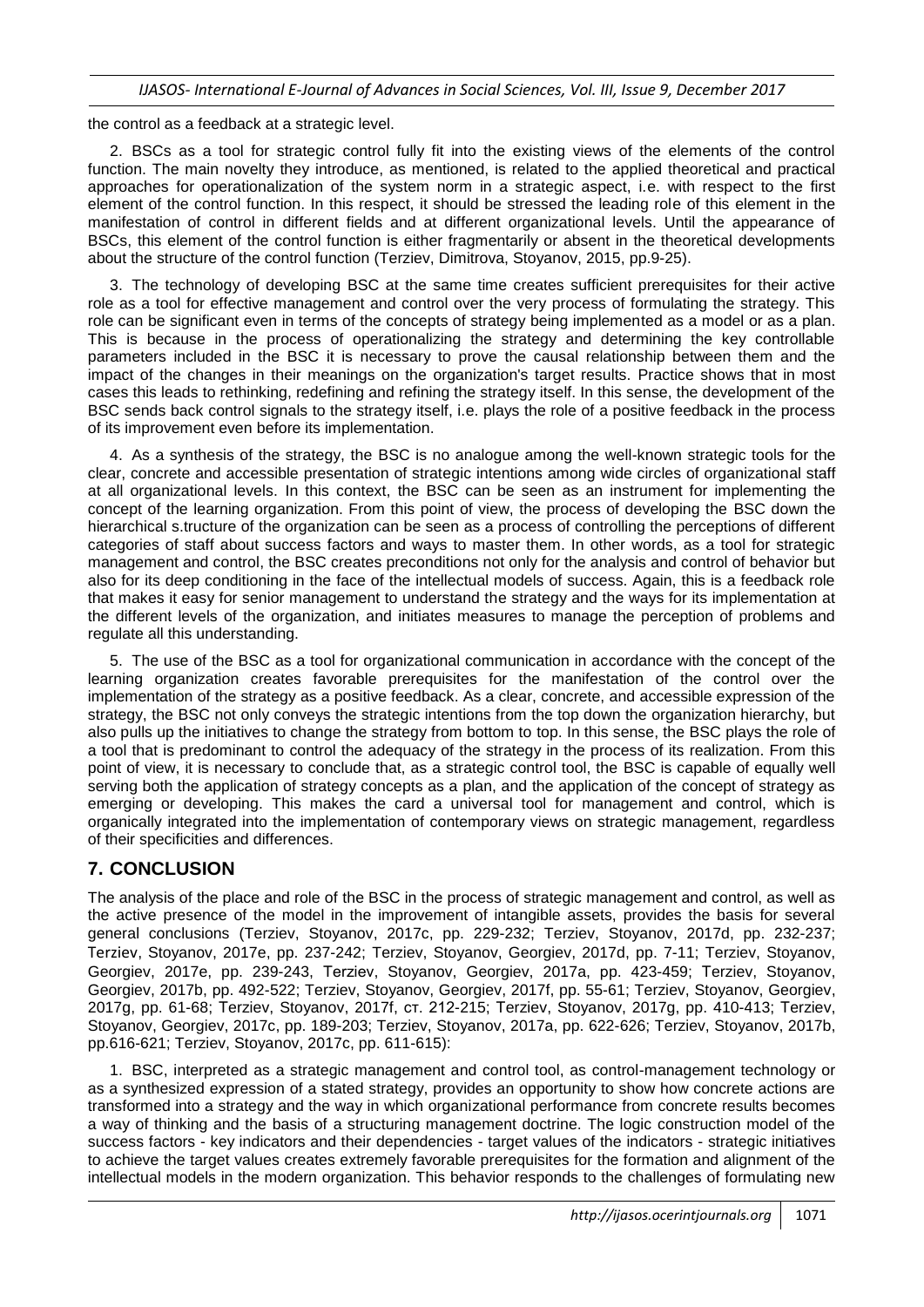strategies and declaring new missions and concepts to deliver increased value to the customer. Specifically, the implementation of the BSC model identifies the solution to the problem faced by a large number of modern organizations, namely their inability to successfully carry out their stated strategies.

2. Building a complete understanding of the essential feature and functional capabilities of BSC affirms the understanding that it is a model that provides the most dense adaptation to stated specific strategies of any modern organization and shows how intangible assets generate an improvement in the organizational efficiency of internal organizational processes which have a crucial role to play in creating value for customers, shareholders and society. The large scope of action and the proven ability to measure the behavior and the value of heterogeneous indicators by establishing causal dependencies justifies the model being perceived and imposed as revolutionary and significant in terms of both measurement and management, and related control and on results and strategies.

3. Critical review of evolution in the modeling of BSC and extending its applications provides a solution to a key problem for the managers of all sectors of social development - a problem related to the relationship between strategies and intangible assets. On the one hand, the BSC demonstrates how the mobilization of human capital and the improvement of information resources increase the ability of modern organizations to generate value, and on the other hand - the rethinking of BSC based on the development of organizational capital provides an opportunity for organizational actions to find full compliance new strategies meeting the high requirements of its informed and demanding customers. In this way, the creation of high integrity and maximum coherence between key intangible assets and overall organizational activity, subject to the stated and necessary strategies, would create conditions for continuous improvement of organizations and more stable social development.

4. The analysis of the application of the BSC in its various events and models provides the opportunity to look for ways and in the context of social governance and on the necessary control to think and work. Reinforcing the relationship between state and organizations shows that the results that society expects can only be obtained through the rational use of upgrading models such as the BSC that not only increase the effectiveness of interaction across the entire social hierarchy but also develop the key for the whole society assets predominantly manifested through human, information and organizational (social) capital.

In conclusion, the conceptual and model development of the BSC confirms that the intangible capital of the organization is more important and essential than the physical capital. It is a basis for development of all organizations in the narrower sense, and for the whole society at a wider level, regardless of the level and the direction of its change. The introduction of a balanced method of managing and controlling the strategic process allows to analyze the results achieved and to use the most favorable opportunities for realization and prosperity in the dynamic conditions. On the other hand, the process of developing BSC proposals creates essential prerequisites for their improvement. A broad discussion aims to achieve consensus on the final parameters of the indicators in the BSC and to realize a backward impact, including on the individual intellectual models. Based on this, BSC can be validated and perceived with conviction as a guide to action, as a challenge for analysis, as an alternative to improvement and as a method, primarily for effective management under difficult conditions and a mandatory control.

#### **REFERENCES LIST**

Muller A. (2000). Strategisches Management mit der Balanced Scorecard. Stuttgart, 2000.

- Stoyanov, E., Tranev, S. (2016). The truth about a social dilemma or the solution of a management problem. *American Journal of Science and Technologies, N 1(21),* Princeton University Press.
- Stoyanov, E. (2016b). Control of organizational success or a strategy to improve the factor "knowledge". The teacher of the future Ninth International Scientific Conference, International journal Knowledge, Vol. 13.2.
- Stoyanov, E. (2016d). Social programming in contemporary society an alternative in strategic management. Tenth International Scientific Conference Тhe power of knowledge, *International Journal Knowledge, Vol.14.1*.

Stoyanov, E. (2016e). Opportunities of modern understandings on human capital. *Journal of Economic Development, Environment and People 5-4*.

Stoyanov, E. (2016f). Active social programs and their strategic advantages in labor market development.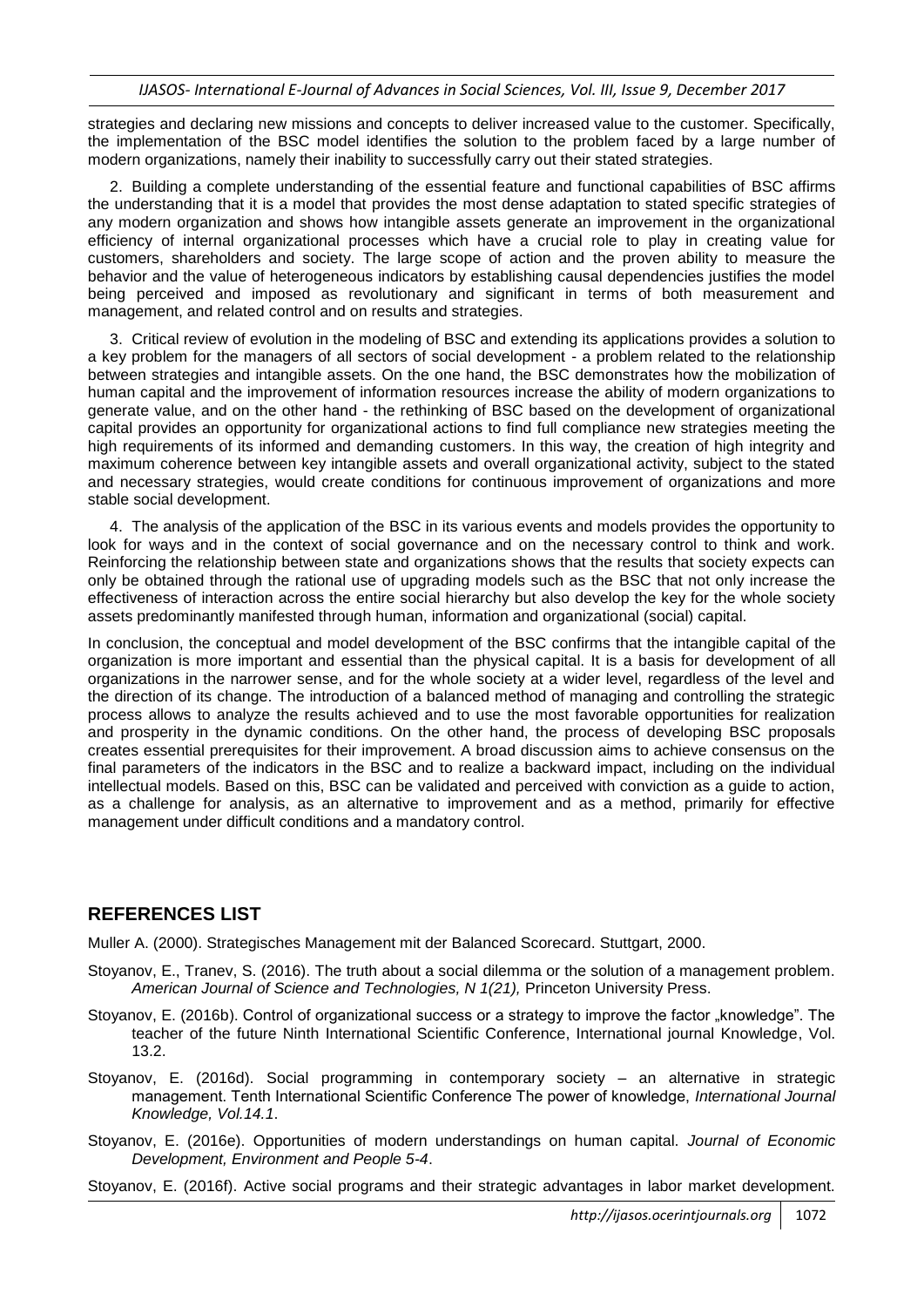*IJASOS- International E-Journal of Advances in Social Sciences, Vol. III, Issue 9, December 2017*

Journal of Economic Development, Environment and People 5-1.

Stoyanov, E. (2011). Upravlenie i kontrol na proekti. Libra Skorp, Burgas.

Goldenberg, H., Hoffecker, J. (1994). Using the Balanced Scorecard to develop companywide performance measures. *Journal of Cost Management*.

Friedag, H.R., Schmidt, W. (1999). Balanced Scorecard – Mehralsein Kennzahlensystem, RHV, Fr\G.

- Ehrmann, H. (2000) Kompakt Training Balanced Scorecard, Ludwigshafen.
- Mintzberg, H., Ahlstrand, B., & Lampel, J. (1997). Strategy safari. a guided tour throut the wilds of strategic management. L.
- Mintzberg, H., Ahlstrand, B., & Lampel, J. (1997). Strategy safari. a guided tour throut the wilds of strategic management. L.
- Kaplan, R., Norton D. (1992). The Balanced Scorecard: measures that drive performance. Harvard Business Review, I-II.
- Kaplan, R., Norton D. (1993). Putting the Balanced Scorecard to work. Harvard Business Review.
- Eccles, R., Pyburn, P. (1992). Creating a comprehensive system to measure performance. *Management Accounting*, X.
- Simons, R. (1995). Levers of control: how managers use innovative control systems to drive strategic renewal. Boston: Harvard Business School Press.
- Terziev, V. Stoyanov, E. (2015). Vyzovy upravlencheskogo kontrolya v protsesse sotsialnogo programmirovaniya. Novosibirsk.
- Terziev, V., Stoyanov, Е. (2015a). Dependencies between social programming as a basis of regulating social development and the concept of controlling, Fifth international scientific and applicative conference Knowledge – who and what, *Journal of Process Management (JPMNT) – New Technologies, International, Special Edition, Volume 9*.
- Terziev, V., Dimitrova, S., & Stoyanov, E. (2015). Assessment of social programming efficiency in dynamic social environment. *Journal of Innovations and Sustainability, Vol. 1, No 1*.
- Botta, V. (2001). Balanced Controlling //IS-Report 3.
- Terziev, V., Stoyanov, Е. (2015b). Management control as an effective instrument in implementation of the social program as a product of social programming, Fifth international scientific and applicative conference Knowledge – who and what, *Journal of Process Management (JPMNT) – New Technologies, International, Special Edition, Volume 9*.
- Terziev, V., Dimitrova, S., & Stoyanov, E. (2015). Development of active social programs. *Journal of Innovations and Sustainability, Vol.1,* No1.
- Terziev. V., E. Stoyanov, Marin Georgiev (2017), Sbalansirovanaya map, how the alternative to malo business, International Science Journal "Innovative Science" №2 / 2017.Terziev. V., Е. Stoyanov, M. Georgiev (2017a), The factotor information in the making of "The right" decision, Scientific journal "Economics and finance", Publishing house "BREEZE".
- Terziev. V., Е. Stoyanov, M. Georgiev,(2017b) One solution for costs minimanization in the banking sector, Scientific journal "Economics and finance", Publishing house "BREEZE".
- Terziev. V., Е. Stoyanov, M. Georgiev (2017c), Institutional team work-opportunity for improvement of financial control, Scientific journal .Economics and finance", Publishing house .BREEZE".
- Terziev. V., E. Stoyanov (2017a), Functional Characteristics and Development Ideas Control, International Science Journal Internauka.
- Terziev. V., Stoyanov. E. (2017b), Formation of audience and institutionalization, International Science Journal Internauka.
- Terziev, V., E. Stoyanov, (2017c) Instruments for evaluating the financial efficiency of social programs, Fiscal and credit system: vector of rosters, Master of Science II International Scientific and Practical Conference, Uzhgorod.
- Terziev, V., E. Stoyanov, (2017d) Model financial assessments of social programs, Fiscal and credit system: